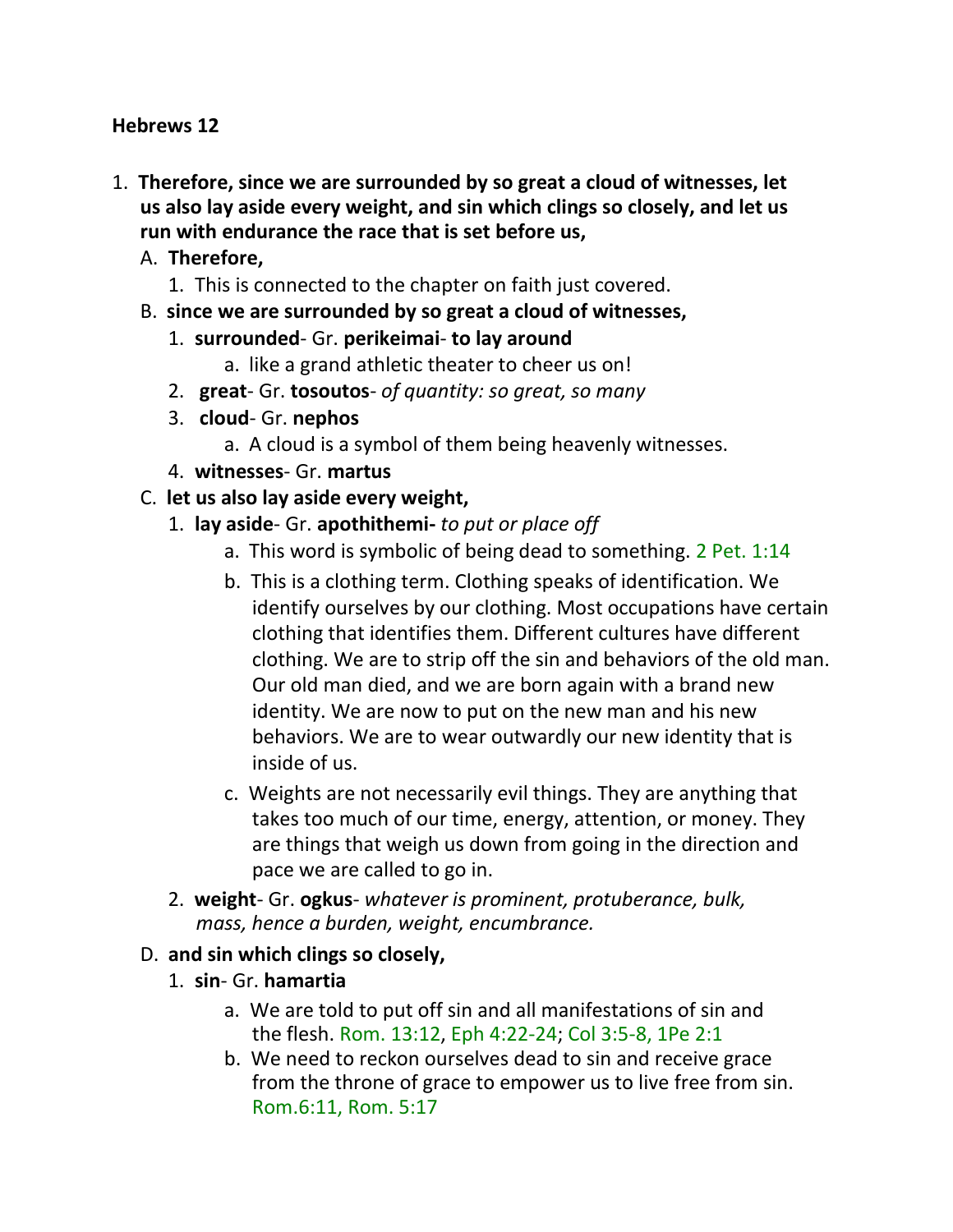- c. If we will, by faith, ask Christ to clothe us with Himself, He will shield and protect us from temptation and sin.
- 2. **clings so closely** Gr. **euperistatos** *well standing around, that is, (a competitor) thwarting (a racer) in every direction (figuratively of sin in general): skillfully surrounding, i.e. besetting*
- E. **and let us run with endurance the race that is set before us**
	- 1. **run** Gr. **trecho**
	- 2. **endurance** Gr. **hupomone** *to remain under*
	- 3. **race** Gr. **agon** *the assembly of the Greeks at their national games, hence the contest for a prize at their games, generally, any struggle or contest, a battle*
		- a. Our calling is seen as a race. Unlike natural races that have many competing on the same racecourse, there is only one person running on your racecourse. You are the only one competing on your racecourse!
		- b. If you are the only person on your racecourse then that means YOU ARE IN THE LEAD! No matter how much you have stumbled and fallen down or feel like you are behind, the fact is you are in the lead! You may have sat down in self-pity and out of exhaustion. God is saying to you get up! The great cloud of witnesses is cheering and shouting to you, "GET UP! YOU ARE IN THE LEAD!"
		- c. If you are the only one running in your race, then the way you win your race is by finishing! I saw one time in the Olympics that there was a swim race with only one swimmer. All others had either been disqualified or were out due to injury or sickness. How do you think that swimmer won their race? It was by finishing! What is the only way that they could lose their race? It was by not finishing!
		- d. Paul's aim was to finish his race that God gave him. Acts 20:24 At the end of his life he declared that he finished! He won his race! 2 Tim. 4:7
	- 4. **set before** Gr. **prokeimai-** *to lay before*
- **2. Looking unto Jesus the author and finisher of** *our* **faith; who for the joy that was set before him endured the cross, despising the shame, and is set down at the right hand of the throne of God.**
	- A. **Looking unto Jesus the author and finisher of our faith,**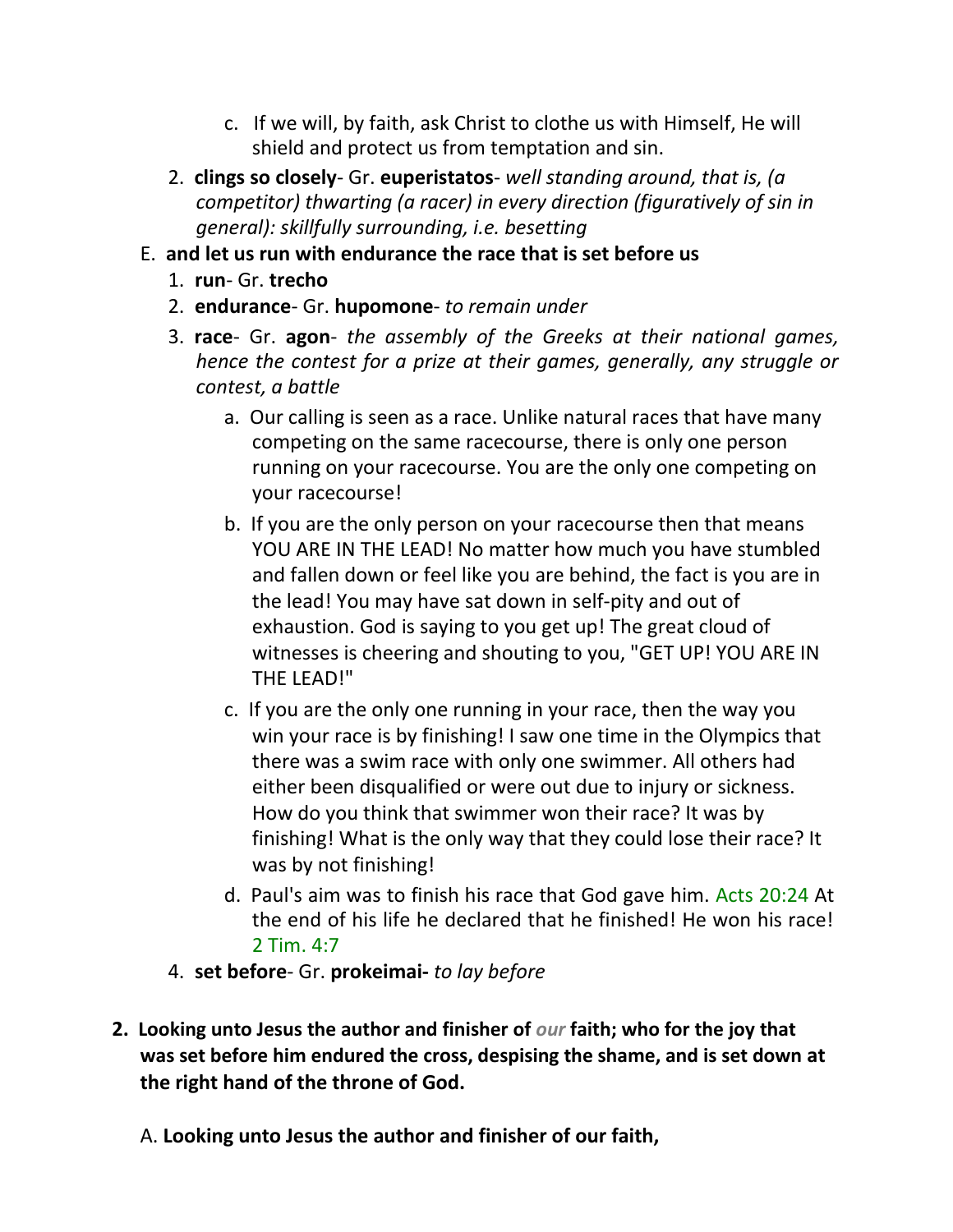- 1. **Looking** Gr. **aphorao** *to look away from something to something else.*
- 2. **author** Gr. **archegos** *the chief leader, prince, one that takes the lead in anything and thus affords an example, a predecessor in a matter, pioneer, the author.*
- 3. **finisher** Gr. **teleiotes** *a perfector,* a *completer*, *that is, consummater.*
- 4. **faith** Gr. **pistis**
- B. **who for the joy that was set before him endured the cross,**
	- 1. **joy-** Gr. chara
	- 2. **set before** Gr. **prokeimai**
		- a. In the previous verse we saw that our race is set before us. Jesus had a race as well, that ended at the cross. He ran His race fueled by the joy it would cause the Father and Himself in redeeming us. Jesus set His face like flint to go to Jerusalem and die for you and me. Luke 9:51 He was set in finishing His race. On the cross Jesus shouted out- **IT IS FINISHED!**
	- 3. **endured** Gr. **hupomeno**
		- a. The expectation of future reward and joy will help us endure what is not pleasant now.
	- 4. **cross** Gr. **stauros**
- C. **despising the shame,**
	- 1. **despising-** Gr. **kataphroneo-** *to think down upon, to contemn, despise, disdain, think little or nothing of*
		- a. Shame will try to get you to look down on yourself. However, you have a choice to receive shame and do that, or you can look down on shame and refuse it! Jesus refused shame. Jesus is not ashamed of us. Heb. 2:11 God the Father is not ashamed of us. Heb. 11:16 Why are you ashamed of you?
	- 2. **shame** Gr. **aischune**
		- a. This word is from the Greek goddess Aischune. She was exceptionally beautiful, and Aphrodite was jealous of her. She cursed her that when she looked into a mirror, she saw a monster. She really never lost her beauty, but her reflection made her look ghastly. She saw her reflection and she covered herself and shame and hid herself.

This is what shame will do to you. It will make you cover up and hide. She never lost her beauty, but she was convinced she had. Dear Christian, Satan is jealous of you. He will endeavor to get you to see yourself in the reflection of your past or present behavior. However, God wants you to look at your reflection in the mirror of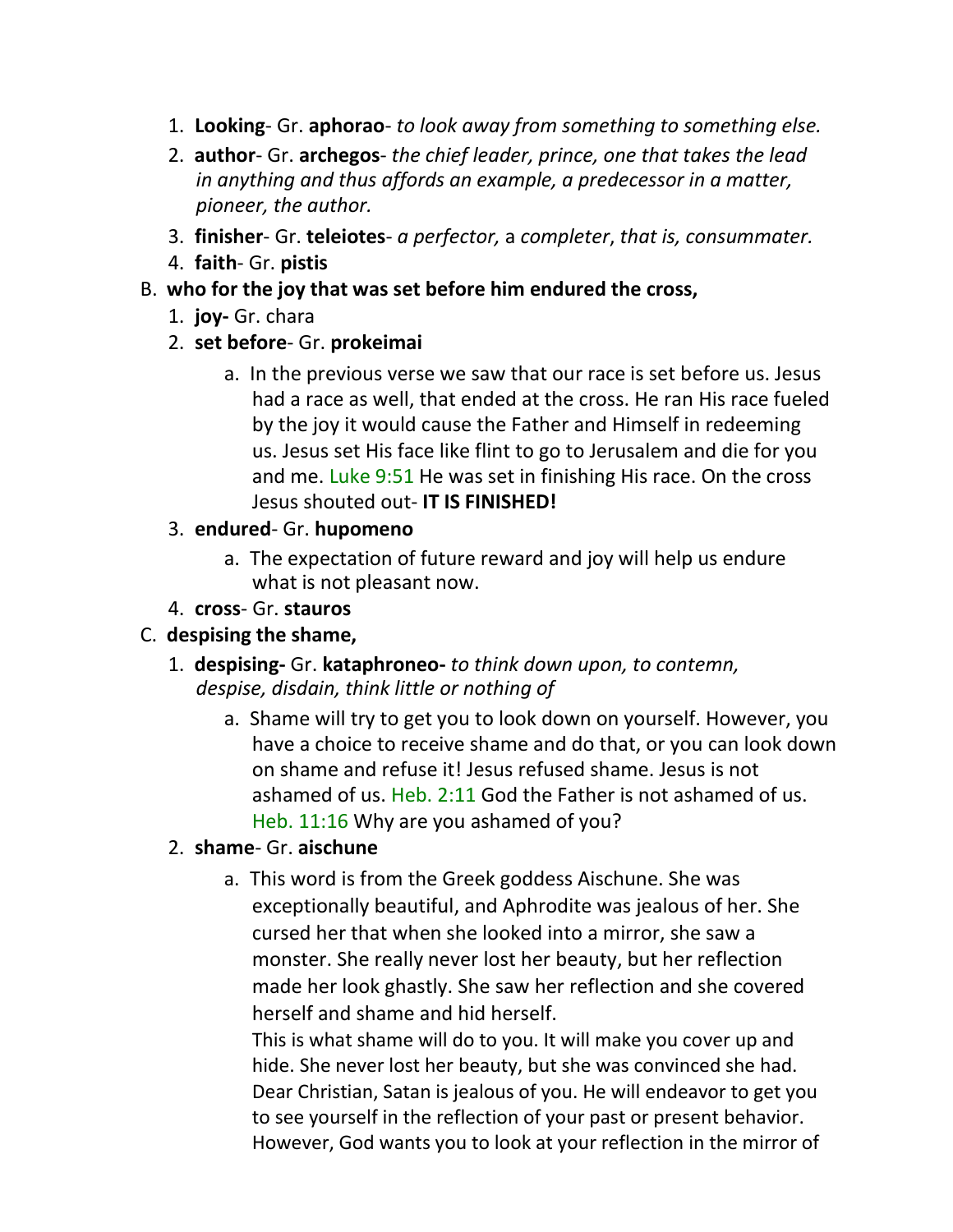His Word which shows you that you have the beauty of Christ in you. Do not let the devil shame you into hiding away.

- D. **and is set down at the right hand of the throne of God**
	- 1. **set down** Gr. **kathizo**
		- a. Jesus sat down because His work was done in redemption. He has caused us to be seated with Him in heavenly places, at God's right hand. Eph. 2:6
	- 2. **right hand** Gr. **dexios**
		- a. The place of dignity, honor, and authority
	- 3. **throne** Gr. **thronos**
		- a. Jesus is a king priest. Being in Him, we share who He is and what He has. We are kings and priests in Him. We rule and reign with Him.
- 3. **For consider him that endured such contradiction of sinners against himself, lest ye be wearied and faint in your minds.**
	- A. **For consider him that endured such contradiction of sinners against himself,**
		- 1. **consider** Gr. **analogizomai** *to think over, consider, ponder.*
			- a. We need to analog Jesus. Analog means to compare. Compare your troubles and pressure to Jesus. They do not compare. You might say, yes, but Jesus is the Son of God and He could handle a lot more than I can. Jesus did not act as the Son of God. He acted as the son of man! He endured by trusting in the Father through faith in His Word and in communing prayer. We have the same access to both!
		- 2. **endured** Gr. **hupomeno** *to remain under pressure.*
		- 3. **contradiction** Gr. **antilogia** *gainsaying, contradiction, opposition, rebellion*
			- a. The main opposition Jesus received was from religious people. In fact. it was the same religious people that the Hebrews were facing daily in their lives.
			- b. The sin that the Hebrews were being tempted with was not drugs, sex, and rock and roll! They were being tempted to hide their faith and return to the Judaism to fit in and not be persecuted for their faith any longer.
		- 4. **sinners** Gr. **hamartalos**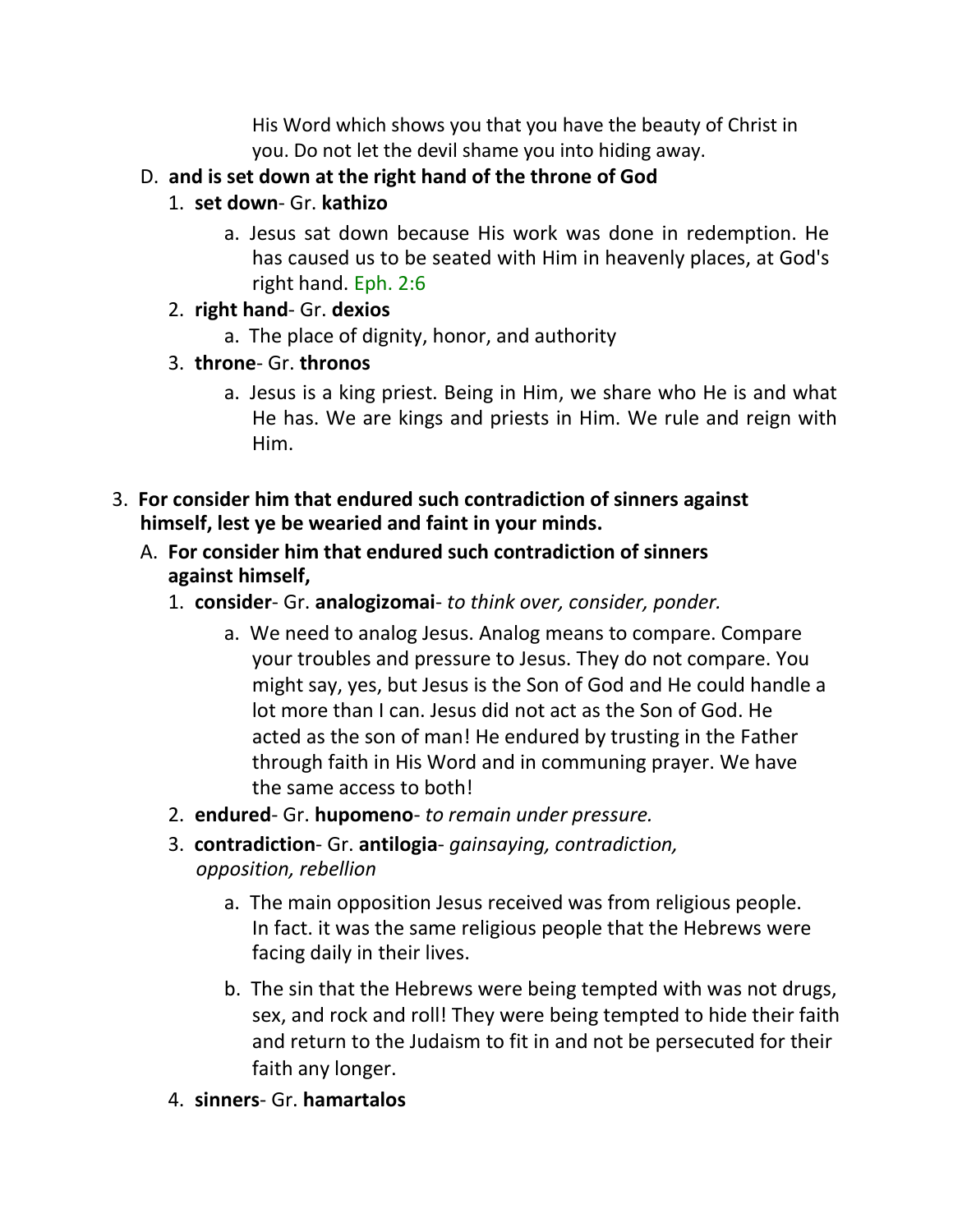- a. The greatest sinners on the earth today are religious people. Jesus did not rail against the rank sinners. He railed against religious people that looked down on others and looked at themselves as righteous by their works.
- B. **lest ye be wearied and faint in your minds**
	- 1. **wearied** Gr. **kamno** *properly to toil, that is, (by implication) to tire (figuratively faint, sicken)*
	- 2. **faint** Gr. **ekluo** *to dissolve, metaphorically, to weaken, relax, exhaust, to have one's strength relaxed, to be enfeebled through exhaustion, to grow weak, grow weary, be tired out, to despond, become faint hearted.*
		- a. It is easy to grow weary and faint if we look steadfastly at the world and what is going on. However, if we steadfastly look to Jesus, we will find that He is the author and finisher of our faith. He is the fuel that propels us forward in life. 2Co 4:1, 2Co 4:16; Gal 6:9
		- b. It is prophesied that in the last days, difficult and hard times will come. 2 Tim. 3:1 They will be hard to deal with apart from Jesus!
		- c. We need to unplug from the bad news and plug into good news the Word of God.
	- 3. **minds** Gr. **psuche** *soul- mind, will, emotions*
		- a. As our mind goes so will our emotions and will.

## 4. **You have not yet resisted to bloodshed, striving against sin**

### A. **You have not yet resisted to bloodshed,**

- 1. **resisted** Gr. **antikathistemi** *to stand against*
- 2. **bloodshed** Gr. **aima**
	- a. Jesus and many early Christians had given up their lives standing for the faith in the opposition of persecution. The Hebrew saints did not have to do this, but they still were caving under peer pressure. Is that not the case with many Christians today? We are not being killed yet for our faith in the US, but are we still caving to the pressure from our society around us. A significant amount of the church has and is.
	- b. Jesus shed blood from his forehead in the Garden of Gethsemane, resisting sin. Luke 22:44 None of us have been under that much pressure to sin. 1 Cor. 10:13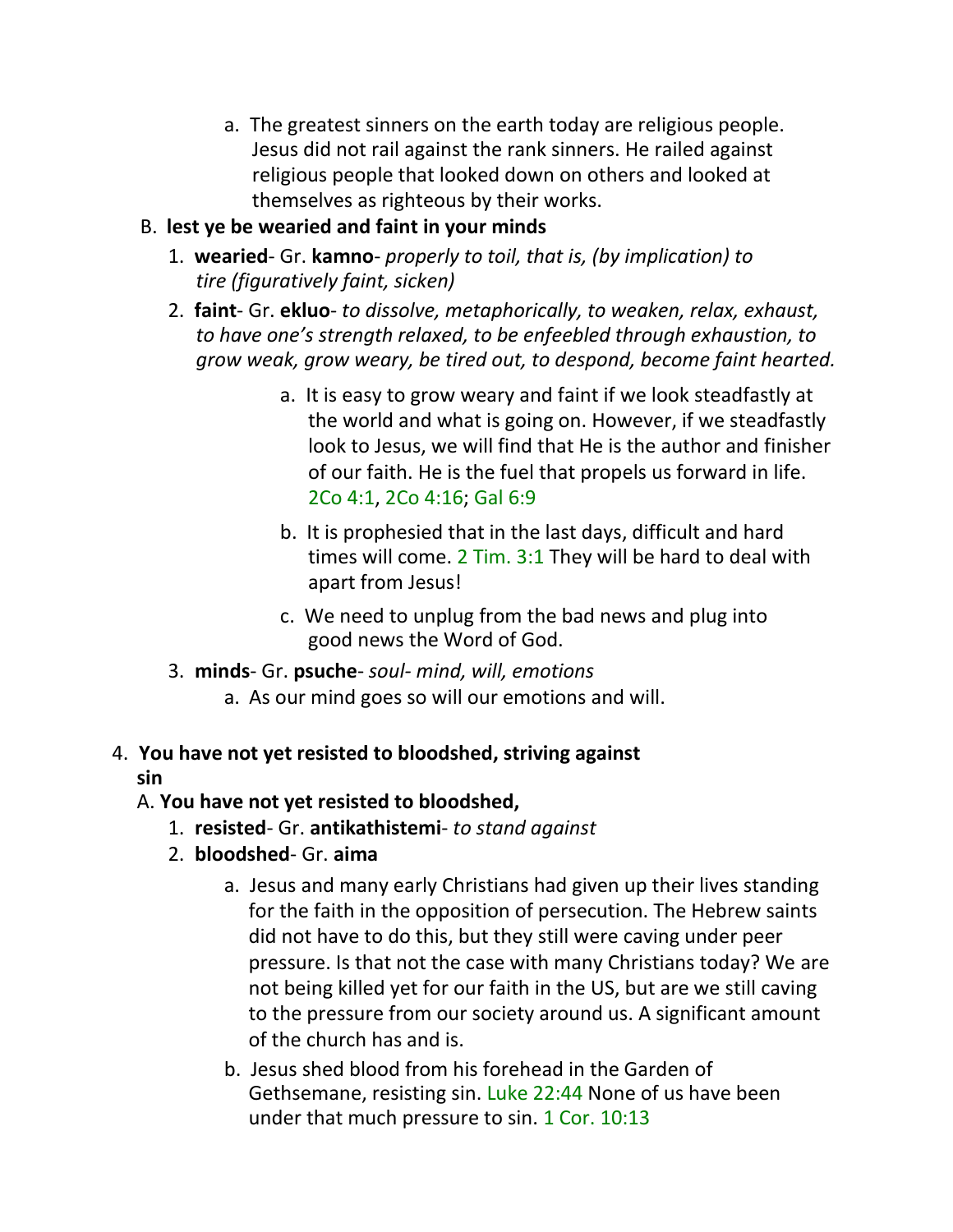#### B. **striving against sin**

- 1. **striving** Gr. **antagonizomai**
	- a. Sometimes there is an agony when standing against sin. Temptation impacts us at an emotional level that feels very negative to us. Jesus suffered being tempted and so will we. However, we are to suffer according to the power of God. 2 Tim. 1:8. However, we have died to sin and sin no longer has any legal right to dominate us. Rom. 6:6-7 We must first have a revelation that we have died to sin and then reckon ourselves dead to sin. Rom. 6:11. We then submit ourselves and our members to God. Rom. 6:13. Finally, and **VERY IMPORTANTLY**, we are to put on Christ. Rom 13:14 This means we ask Christ to clothe us. He will shield, protect, and hide you from the power of sin and temptation. You must believe He covers you when you ask Him. He will!
- 2. **against** Gr. **pros** *towards, in respects to*
- 3. **sin** Gr. **hamartia**
- 5. **And you have forgotten the exhortation which speaks to you as to sons: "MY SON, DO NOT DESPISE THE CHASTENING OF THE LORD, NOR BE DISCOURAGED WHEN YOU ARE REBUKED BY HIM;**
	- A. **And you have forgotten the exhortation which speaks to you as sons:**
		- 1. **forgotten** Gr. **eklanthanomai-** *to be utterly obvious of*
		- 2. **exhortation** Gr. **paraklesis** *calling near to encourage*
		- 3. **sons-** Gr. **huios-** *mature adult sons*
			- a. Here we see our position in Christ. We are seen as legal adult mature sons of God.
	- B. **My Son,**
		- 1. **Son** Gr. **huios** *mature adult son*
	- C. **do not despise the chastening of the Lord,**
		- 1. **despise** Gr. **oligoreo** *to have little regard or care for*
		- *2.* **chastening** Gr. **paideia** from the word **paidion** *a child- the whole training and education of children (which relates to the cultivation of mind and morals, and employs for this purpose now commands and admonitions, now reproof and punishment) It also includes the training and care of the body, whatever in adults also cultivates the soul, especially by correcting mistakes and curbing passions. Instruction which aims at increasing virtue.*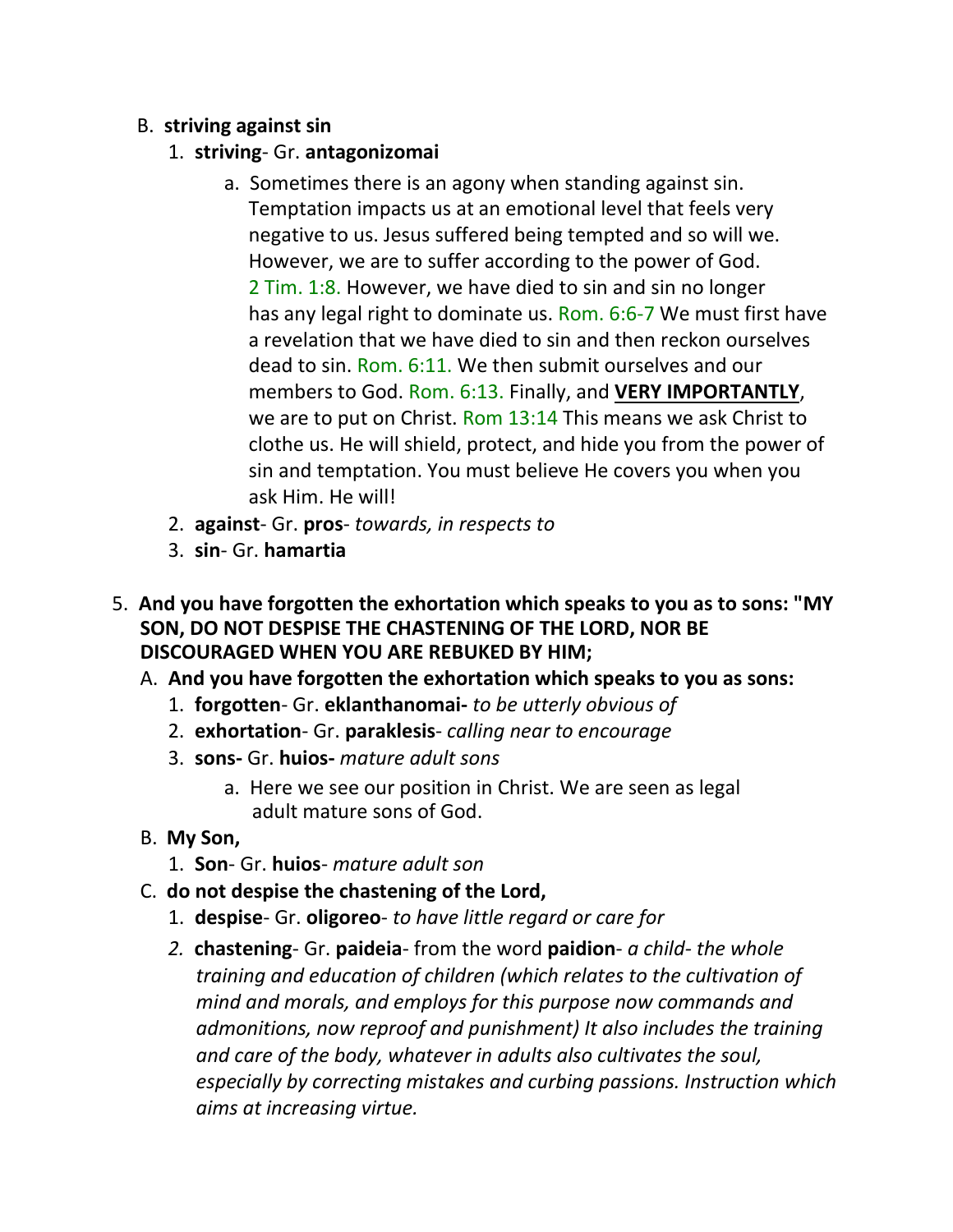- a. Here we see the temporal position of these saints. They were young in their understanding of who Christ was and who they were in Him. They needed paideia- child training. They were mature sons in their position in Christ, but little children in their development.
- b. The word chastening has thrown many off. This word seems very severe, like getting beaten severely. Many have likened this word, chasten, with God causing us to be sick, to be hit with disasters, or great calamity like Job. **This is so wrong folks**!
- c. We need to know how God trains His children. He does it through His Word! This word is used in 2 Tim. 3:16- **All Scripture** *is* given by inspiration of God, and *is* profitable for doctrine, for reproof, for correction, for **instruction** [paideia] in righteousness,
	- i. The word, instruction, in this verse is the Greek word **paideia**! It is the exact same Greek word translated as chasten in this book! How does God chasten us? It is through His Word. The epistle of Hebrews was doing that to the Hebrew saints as they read it and focused on it.
	- ii. 2Co 7:8 For even if I **made you sorry with my letter**, I do not regret it; though I did regret it. For I perceive that the same epistle made you sorry, though only for a while.
	- iii. Heb 13:22 And I appeal to you, brethren, **bear with the word of exhortation**, for I have written to you in few words.
- d. We can know the meaning of the word paideia from its uses in the New Testament.
	- i. Ephesians 6:4- bring up a child in the **nurture** [paideia] admonition of the Lord.
	- ii. Acts. 7:22- It says Moses was **learned** [paideia] in all the wisdom of Egypt.
	- iii. Acts 22:3- It says Paul was **taught** [paideia] according to the perfect manner of the Law.
	- iv. 2 Tim. 2:25- It says to meekly **instruct** [paideia] those who oppose themselves.
	- v. So, we see with these uses that God chastens [paideia] His children by teaching and instructing us by His Word.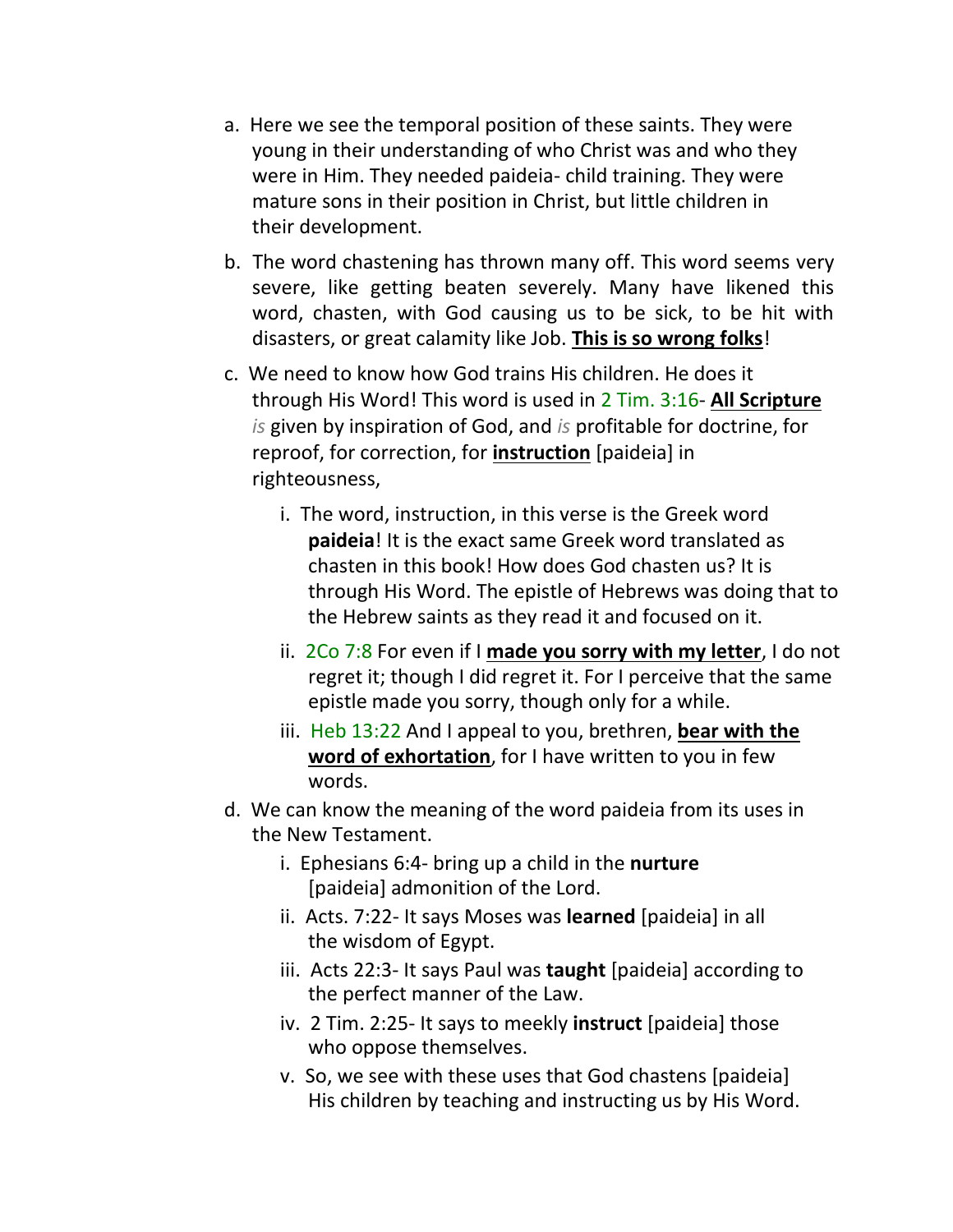- 3. **Lord** Gr. **Kurios**
- D. **nor be discouraged when you are rebuked by Him**
	- 1. **discouraged** Gr. **ekluo** *to loose, unloose, to dissolve, metaphorically, to weaken, relax, exhaust, to have one's strength relaxed, to be enfeebled through exhaustion, to grow weak, grow weary, be tired out, to despond, become faint hearted*
	- 2. **rebuked** Gr. **elegcho** *to convict, refute, confute by conviction to bring to the light, to expose to find fault with, correct by word to reprehend severely, chide, admonish, reprove*

#### 6. **FOR WHOM THE LORD LOVES HE CHASTENS, AND SCOURGES EVERY SON WHOM HE RECEIVES."**

- A. **loves** Gr. **agapao**
- B. **chastens** Gr. **paideuo**
	- 1. As we have seen in the previous verse, that God child trains by His Word. 2 Tim. 3:16

#### C. **scourges**- Gr. **mastigoo**

- 1. The Word of God is sharp and can cut like a whip.
- 2. Job 5:21- states that the tongue [words] can be a scourge. God's Word is a scourge that can bring correction to us.
- 2. Peter and Stephen preached in the book of Acts and it says they were cut to the heart by the Word preached! Acts 5:33, Acts 7:54
- 3. Hearing a message preached from the Word under the anointing of the Holy Spirit can give a spiritual spanking to us!
- D. **every son** Gr. **pas huios**
	- 1. Every child of God will be disciplined by the Word of God.
	- 2. You must be born again before the Word can discipline you in right living. Before you are saved, the Word will cut to your heart that you need to be saved.
- E. **receives** Gr. **paradechomai** *to welcome near*
	- 1. God has received us because of our faith in the Lord Jesus Christ. We are His children.
	- 2. If you love your children, you will discipline them.
	- 3. Often, we only think of discipline as when we have done something wrong. Often discipline is to help us progress further than we are right now. Giving children new challenges is discipline for the future. Giving kids chores to do is not correction but discipline.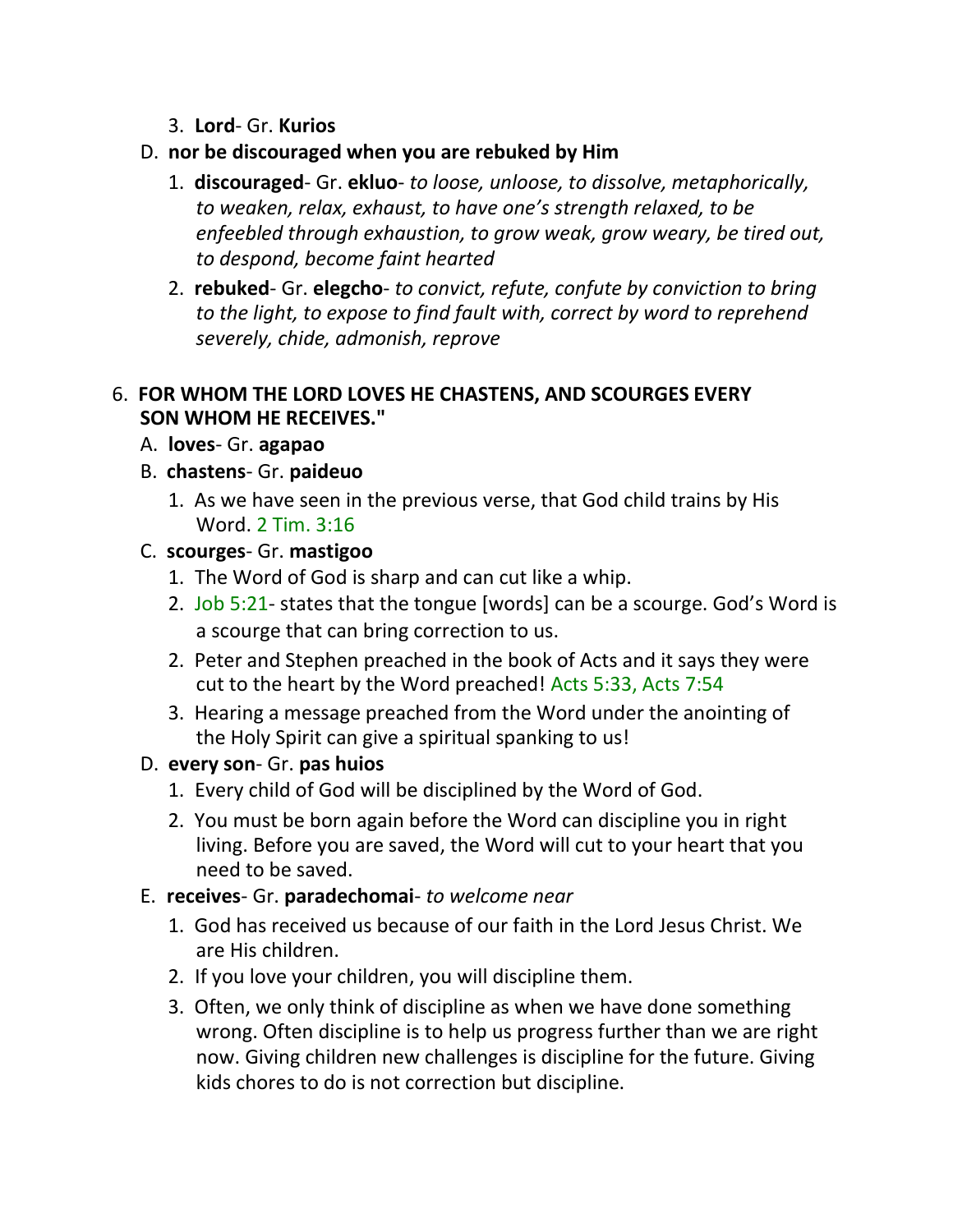- 4. God will often give us new challenges to promote new growth. This is discipline. God asks us to do certain things. This is building discipline.
- 5. One of the things God asks us to do is resist temptation in the tough times by placing our faith in Christ. This is discipline in the way of righteousness.

### 7. **If you endure chastening, God deals with you as with sons; for what son is there whom a father does not chasten?**

### A. **If you endure chastening,**

- 1. **endure** Gr. **hupomeno** *to remain under*
	- a. As long as we continue to expose ourselves to the Word of God and where it is preached then we remain under discipline.
	- b. Many have chosen not to endure God's discipline of the Word. They do not read the Word and have left church. In this case God allows the world and carnal consequences to spank them.
	- c. This happened to a man in Corinth. 1 Cor. 5:5 He refused to listen to the Word of God and to the teaching in church. Paul said to them to kick the man out of the church. The man was handed over to satan's realm where satan could have access to attack his flesh [natural life]. He got spanked by his own consequences and by the enemy. This man repented and returned to the discipline of the Word and was received back into the church.
- 2. **chastening** Gr. **paideia** *child training*
- B. **God deals with you as sons,**
	- 1. **deals** Gr. **prosphero** *to bear with or towards*
	- 2. **sons** Gr. **huios**
- C. **for what son is there whom a father does not chasten.**
	- 1. **son** Gr. **huios**
	- 2. **father-** Gr. **pater**
		- a. What manner of love that we should be called the children of God and to call God our very own Father? 1 John 3:1
	- 3. **chasten** Gr. **paideuo**
		- a. Again, we see the position of mature sonship [huios] in Christ and our need for maturing [paideuo] in the temporal. It is done by the Word of God.
		- b. Unbelievers have rejected the offer for God to be their Father. They are not open for God's discipline or guidance. There is only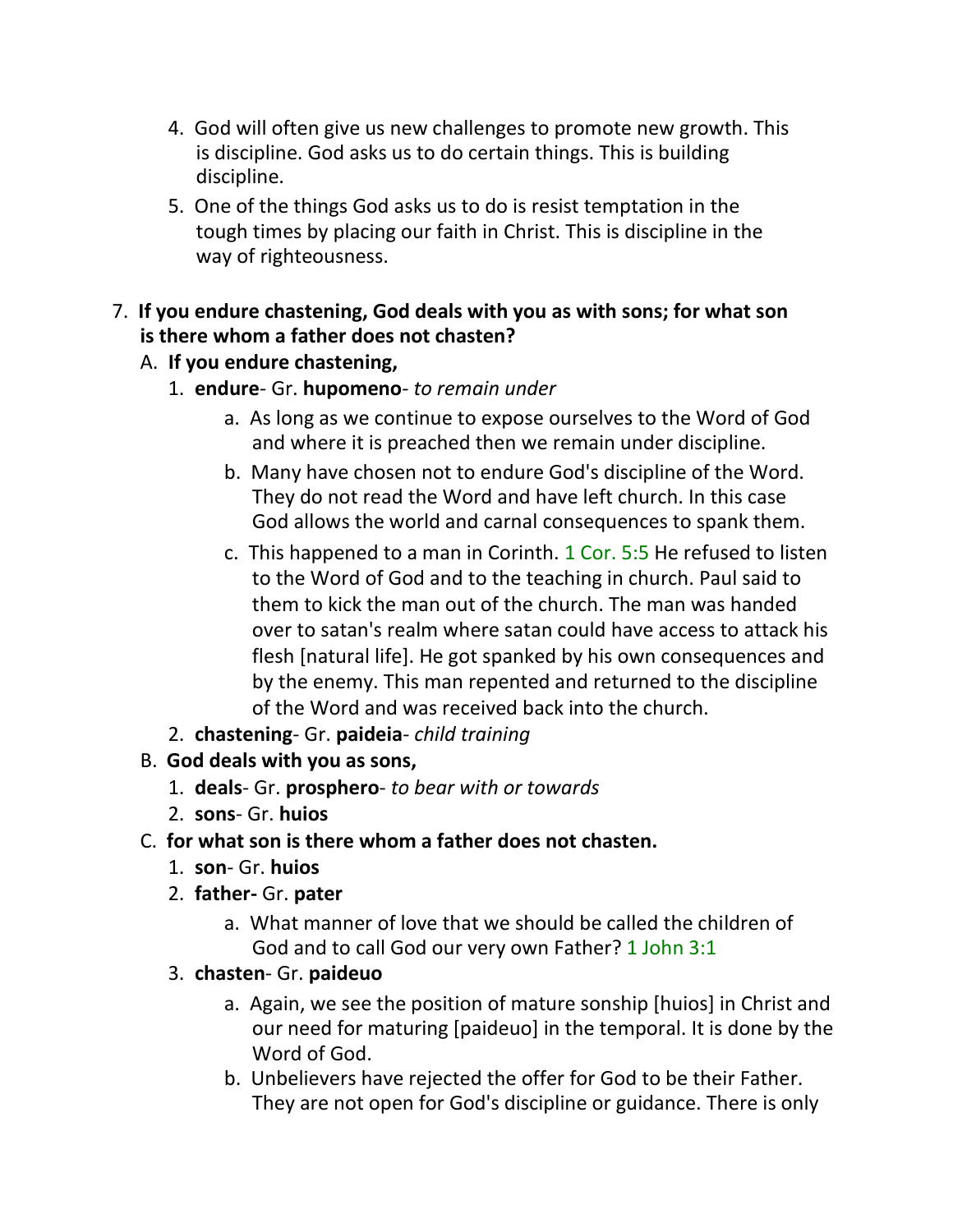punishment awaiting unbelievers after they die. We receive discipline in this life which will end in everlasting consolation after we die.

- 8. **But if you are without chastening, of which all have become partakers, then you are illegitimate and not sons.**
	- A. **But if you are without chastening,**
		- 1. **without chastening** Gr. **choris paideia**
			- a. One of the greatest signs of rejection to not care enough for someone is to not spend time with them to train, educate, or correct them.
			- b. Some Christians would like for God to leave them alone. Believe me you do not want God to leave you alone!
			- c. It is sign of love that God corrects us with His Word. It is a sign of love that He disciplines our life!
			- d. Only a fool spurns correction! Prov. 15:5, Prov. 15:10
	- B. **of which all have become partakers,**
		- 1. **all**
- a. All believers
- 2. **partakers-** Gr. **metochos**-*sharing in, partaking, a partner,*
- C. **then you are illegitimate and not sons**
	- 1. **Illegitimate** Gr. **nothos** *one born, not in lawful wedlock, born of a slave*
	- 2. **sons** Gr. **huios**
- 9. **Furthermore, we have had human fathers who corrected** *us,* **and we paid**  *them* **respect. Shall we not much more readily be in subjection to the Father of spirits and live?**
	- A. **Furthermore,**
	- B. **we have had human fathers who corrected us,**
		- 1. **human fathers-** Gr. **pater humon sarx-** *fathers of our flesh*
			- a. Our natural father is the father of our body. God is the Father of our spirit and soul.
		- 2. **corrected** Gr. **paideutes**
	- C. **and we paid them respect,**
		- 1. **paid respect-** Gr. **entrepo** *to reverence a person, to turn about*
	- D. **Shall we not much more readily be in subjection to the Father of spirits and live.**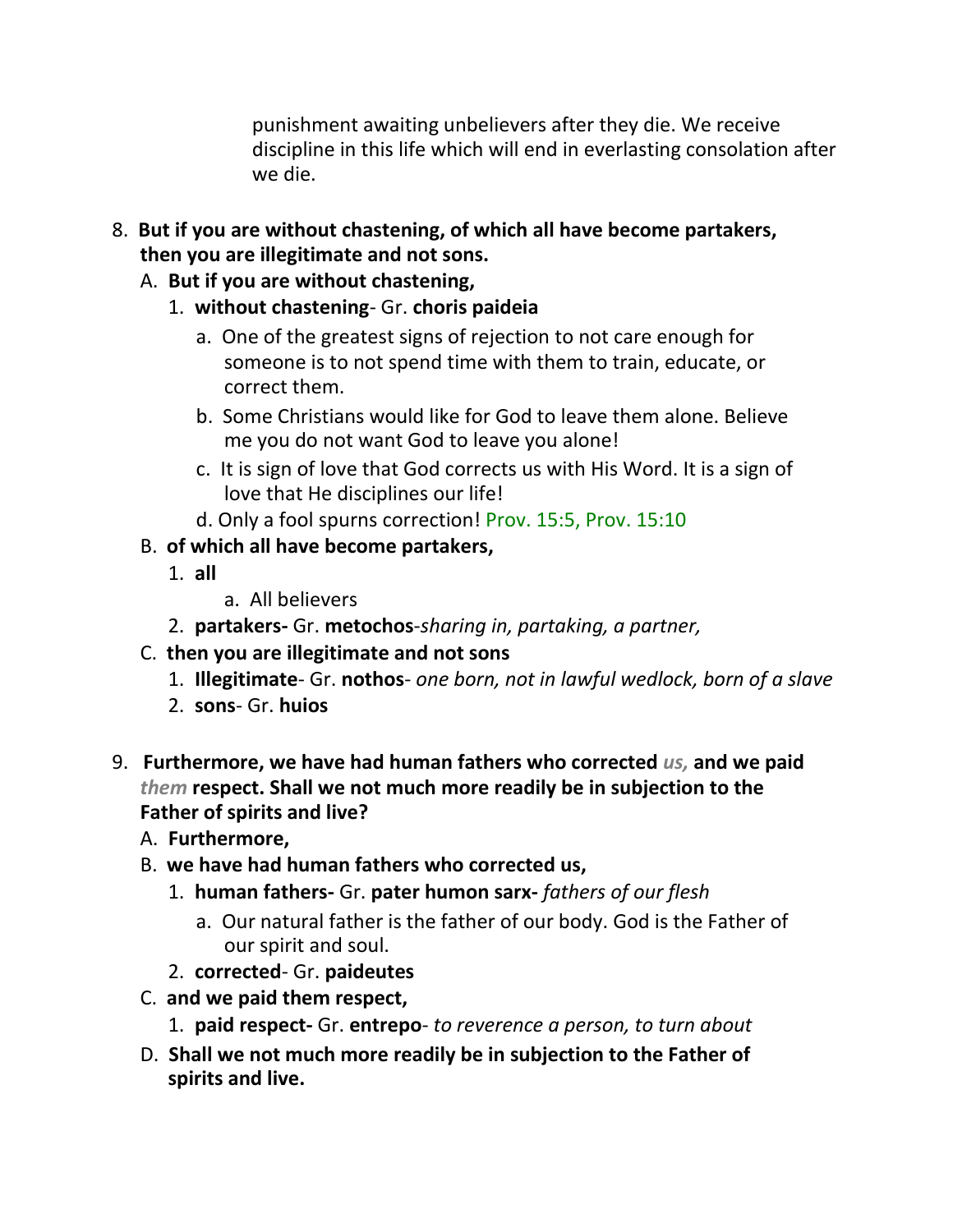- 1. **readily** lit. *not much more*
- 2. **subjection** Gr. **hupotasso-** *to arrange under, to submit*
- 3. **Father of spirits** Gr. **pater pneuma**
	- a. God is a spirit, and He is the creator of all spirits and souls- both of angels and men. Num 16:22, Num 27:16; Job 12:10; Ecc 12:7; Isa 42:5, Isa 57:16; Zech 12:1
	- b. God created our spirit when we were conceived, and He recreated our spirit when we were born again. We are new creatures in Christ.
	- c. We are a spirit that has a soul that lives in a body. Our true nature and our identity are found in our spirit. We cannot find our true identity in our soul or body. It is found in our spirit. If you are born again your nature is righteous. If you are not born again then your nature is that of a sinner.
	- d. Since we are a spirit, our real Father is God and not a human man. All human relationships end in physical death. The Fatherhood of God and our sonship will last for an eternity.
	- e. Often, we allow ourselves to be defined and identified by our natural father instead of our spiritual Father. The first will keep you in bondage and the other will free you!
	- f. In our spirit we bear the image of our Heavenly Father. The only way we can see our spirit is through the Word of God. What is true of Jesus is true of our spirit. By faith we can accept who we are in the spirit and see our lives outwardly transformed!
- 4. **live** Gr. **zao**
- 10. **For they indeed for a few days chastened** *us* **as seemed** *best* **to them, but He for** *our* **profit, that** *we* **may be partakers of His holiness.**
	- A. **For they indeed for a few days chastened us as seemed best to them,**
		- 1. **few days** Gr. **oligos hemera**
			- a. Eighteen to twenty years is just a few days to God. Just image what eternity looks like!
			- b. The unpleasant things you face today are only going to last at most for a few days! It is slight affliction for the moment!
		- 2. **chastened** Gr. **paideuo**
		- 3. **seemed best** Gr. **kata autos dokeo-** *according to what they seemed*
			- a. Often what humans see to be best or good is not. Many have been raised by sinful acting fathers that did what seemed good and it was not at all. Praise God we have a Heavenly Father that treats us as He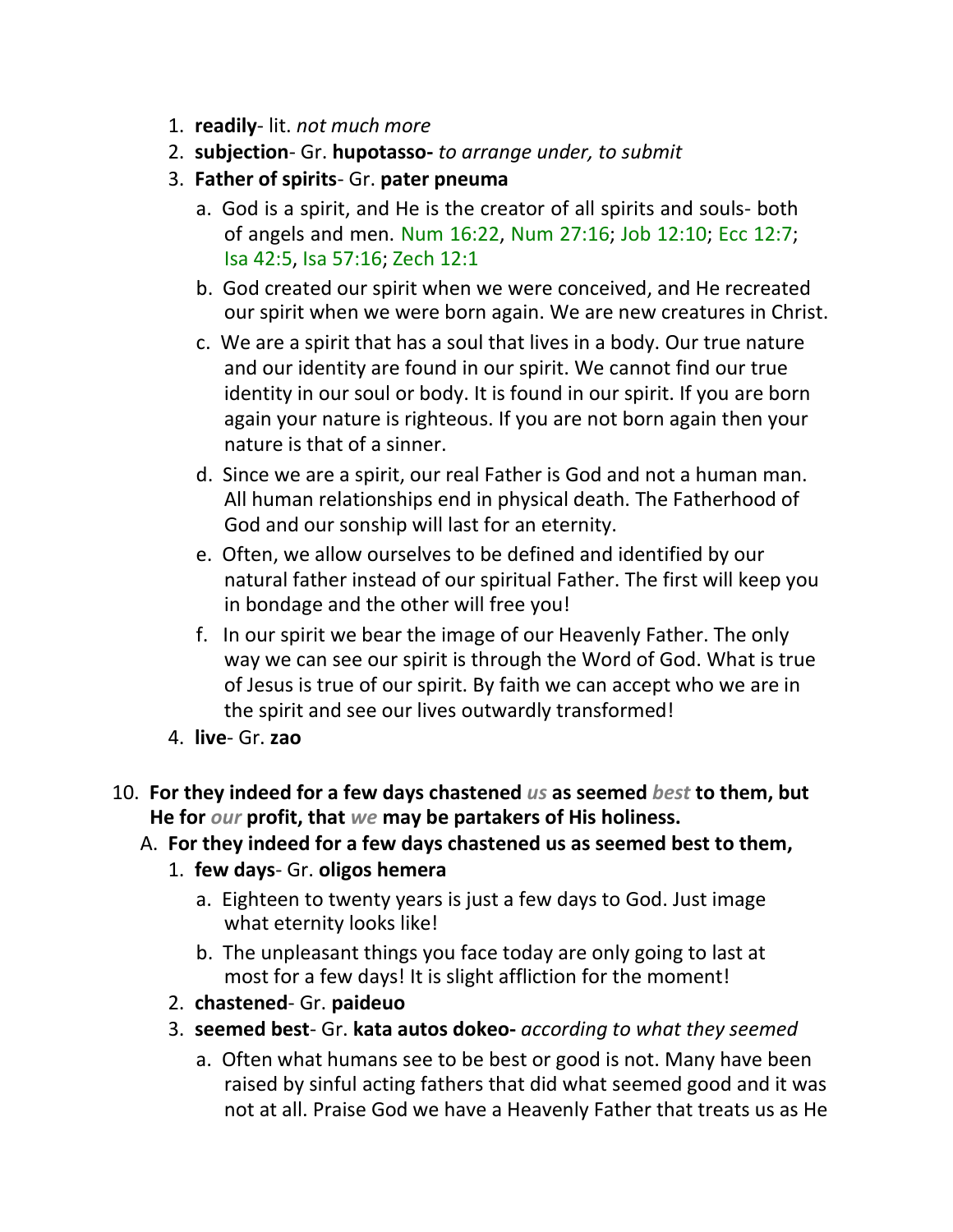sees best, and His judgment is flawless and perfect! He is directed and guided by His endless and perfect love for us!

- B. **but He for our profit,**
	- 1. **profit** Gr. **sumphero** *to collect or contribute in order to help, to help, be profitable, be expedient*
		- a. Everything God tells us, and all of His correction is for our absolute best and highest good.
		- b. God is never on a power trip or acts out of irritability. His direction to us is always calculated for our absolute best and highest good.
- C. **that we may be partakers of His holiness.**
	- 1. **partakers** Gr. **metalambano-** *to take with, share*
	- 2. **holiness** Gr. **hagiotes-** *sanctity*
		- a. There is safety, wholeness, and joy in holiness. If we believe what God tells us about who we are in Christ, what we have in and can do because we are in Christ, then we will partake in God's holiness. 2 Peter 1:4
		- b. God sanctifies us by His Word. Eph 5:26-27
- 11. **Now no chastening seems to be joyful for the present, but painful; nevertheless, afterward it yields the peaceable fruit of righteousness to those who have been trained by it.**
	- A. **Now no chastening seems to be joyful for the present,**
		- 1. **chastening** Gr. **paideia**
			- a. Again, God child-trains us by His Word.
			- b. Part of child training is correction. 2 Tim. 3:16 God will show us areas where we are walking in the flesh and not in the Spirit. He will show us that we are not living out of our new nature in Christ and not trusting Christ to manifest His life and nature through us.
		- 2. **joyful** Gr. **chara**
		- 3. **present** Gr. **pareimi-** *to be present*
			- a. A sign of immaturity is living for the moment and for the present pleasure.
	- B. **but painful,**
		- 1. **painful** Gr. **lupe**
	- C. **nevertheless,**
	- D. **afterwards it yields the peaceable fruit of righteousness to those who have been trained by it.**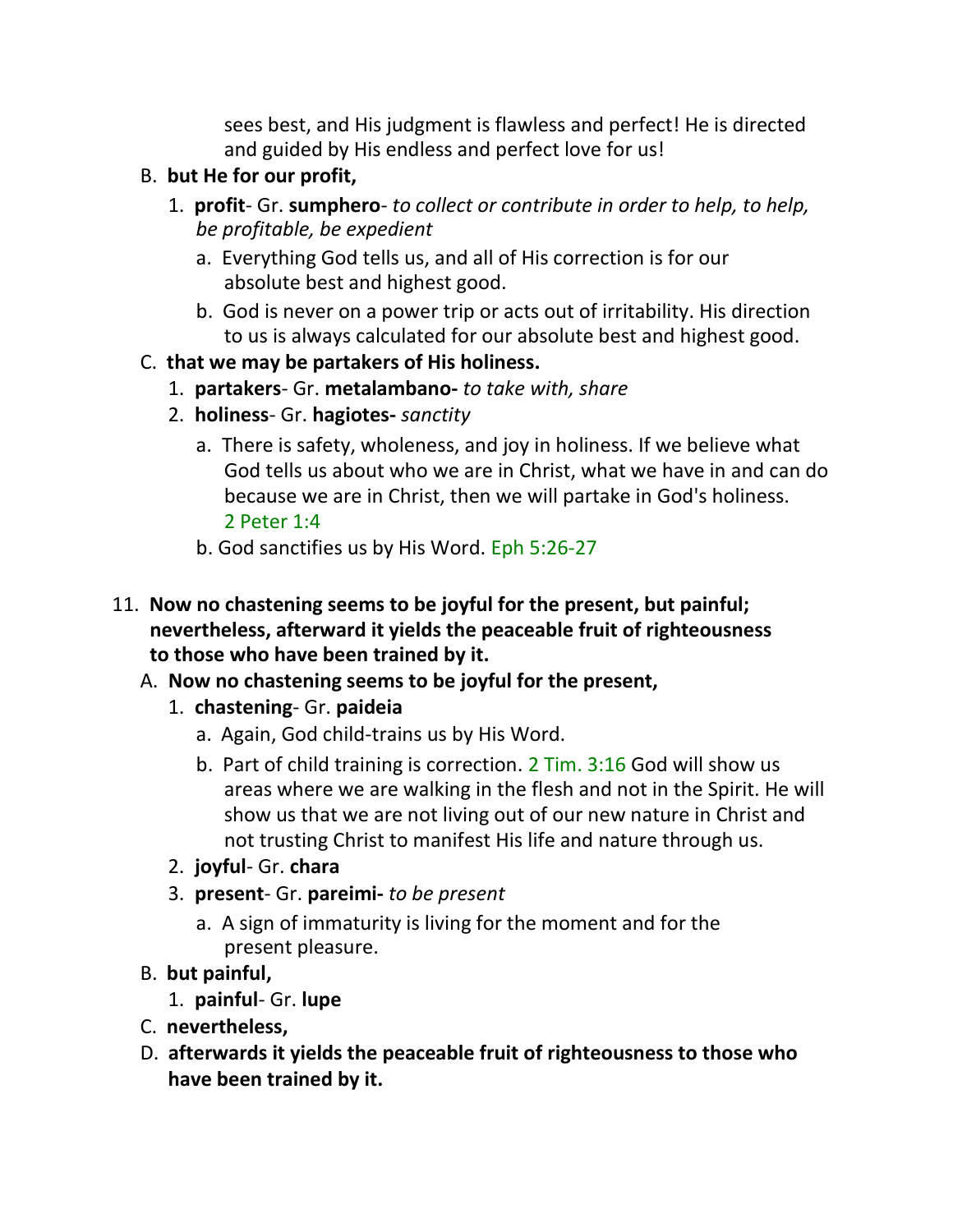#### 1. **yields**- Gr. **apodidomi**

- a. Sowing is never as fun as reaping the harvest.
- b. Plowing up our hard heart to receive the seed of the Word is often painful.

### 2. **peaceable**- Gr. **erenikos**

- a. The result of righteousness will be peace. Is. 32:17
- 3. **fruit** Gr. **karpos**
	- a. Fruit does not come by effort, but by receiving God's Word and trusting it.

### 4. **righteousness**- Gr. **dikaiosune**

- a. We bear the fruit of righteousness from the root of righteousness in us, which is Christ our Vine. John 15:5
- 5. **trained** Gr. **gumnazo** *to exercise we get our English word gymnasium from this.*
	- a. Training in godliness has promise for this life and the next! 1 Tim. 4:8

### 12. **Therefore strengthen the hands which hang down, and the feeble knees,**

### A. **Therefore strengthen the hands which hang down,**

- 1. **strengthen** Gr. **anorthoo** *to straighten up*
- 2. **hang down pariemi** *to relax, loose, let go relaxed, unstrung, weakened, exhausted*

#### B. **and the feeble knees**

- 1. **feeble** Gr. **paraluo** *from where we get our English word paralyze- to weaken, enfeeble, suffering from the relaxing of the nerves, unstrung, weak of limb, tottering, weakened, feeble knees*
- 2. **knees** Gr. **gonu**
	- a. What will cause our hands and knees to be strengthened? It is the instruction [Word] of God. Job 4:3-4
	- b. The Hebrew saints were weary because Jesus had not come back when they thought He would. This caused them to be disappointed and susceptible to the temptations of the enemy. They did not understand why Jesus would allow them to suffer persecution and why He had not come back to get them out of it. They had become offended at God and Jesus. Jesus had left them in their situation, so they would learn to trust His Word and walk by faith. The life and power of Jesus is seen most clearly in the darkness and when things outwardly look the bleakest.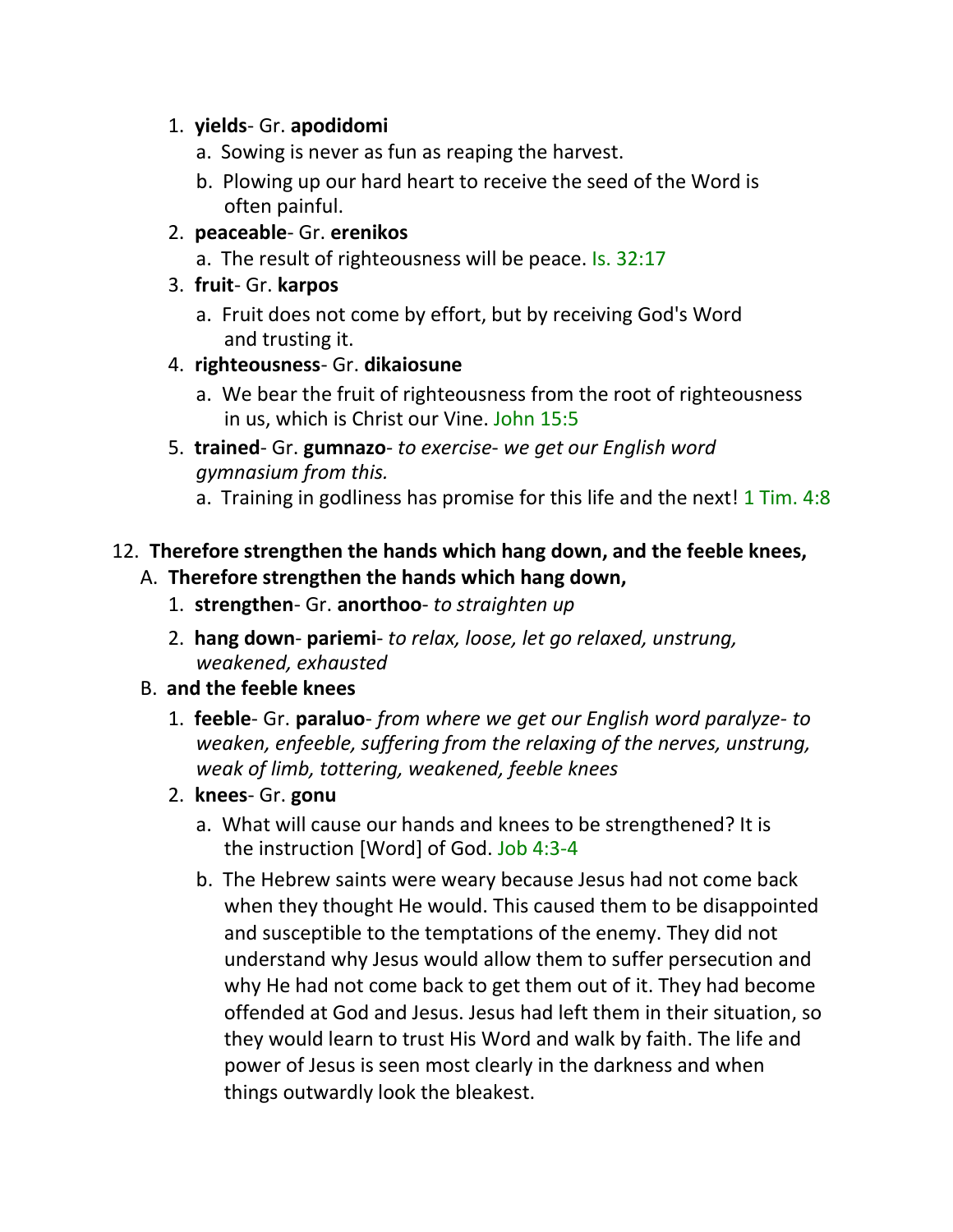- c. Often, we get offended and disappointed at God because He does not do things the way we want them to be done or when we want Him to.
- d. We need to take God off of our payroll and our time clock! Let Him do what He wants to do when He wants to do it in the way He wants to do it.
- e. This scripture is actually a quote from the Old Testament. Is. 35:3-4 It says to strengthen their hands and knees because the Lord will come back to save them. However, He did not say when. The Hebrew saints knew of this verse, but they had put God on their time clock. This is always a bad idea and will lead to disappointment, disillusionment, and frustration.
- 13. **and make straight paths for your feet, so that what is lame may not be** *dislocated,* **but rather be healed.**

## A. **and make straight paths for your feet,**

- 1. **straight** Gr. **orthos**
- 2. **paths** Gr. **trochia** *race track*
	- a. Straight paths lead to Jesus! They lead to the local Christian assembly.
	- b. Crooked paths lead to the Law. Crooked paths lead to the temple.

# B. **so that what is lame may not be dislocated,**

- 1. **lame** Gr. **cholos** *halting, lame*
	- a. Their halting between Judaism and Jesus had made them lame. If you go into legalism your life will be lame!
- 2. **dislocated** Gr. **ektrepo** *turned out of the way*
	- a. If the Hebrew saints continued on their path away from Jesus, they would eventually be dislocated from Him.

### C. **but rather healed.**

- 1. **healed** Gr. **iaomai**
	- a. Legalism will lead to sickness.
	- b. We are healed by grace. We are healed by the stripes of Jesus.
- 14. **Pursue peace with all** *people,* **and holiness, without which no one will see the Lord:**
	- 1. **Pursue peace with all, pursue** Gr. **dioko** *hotly pursue; many times translated as persecute*
	- 2. peace- Gr. eirene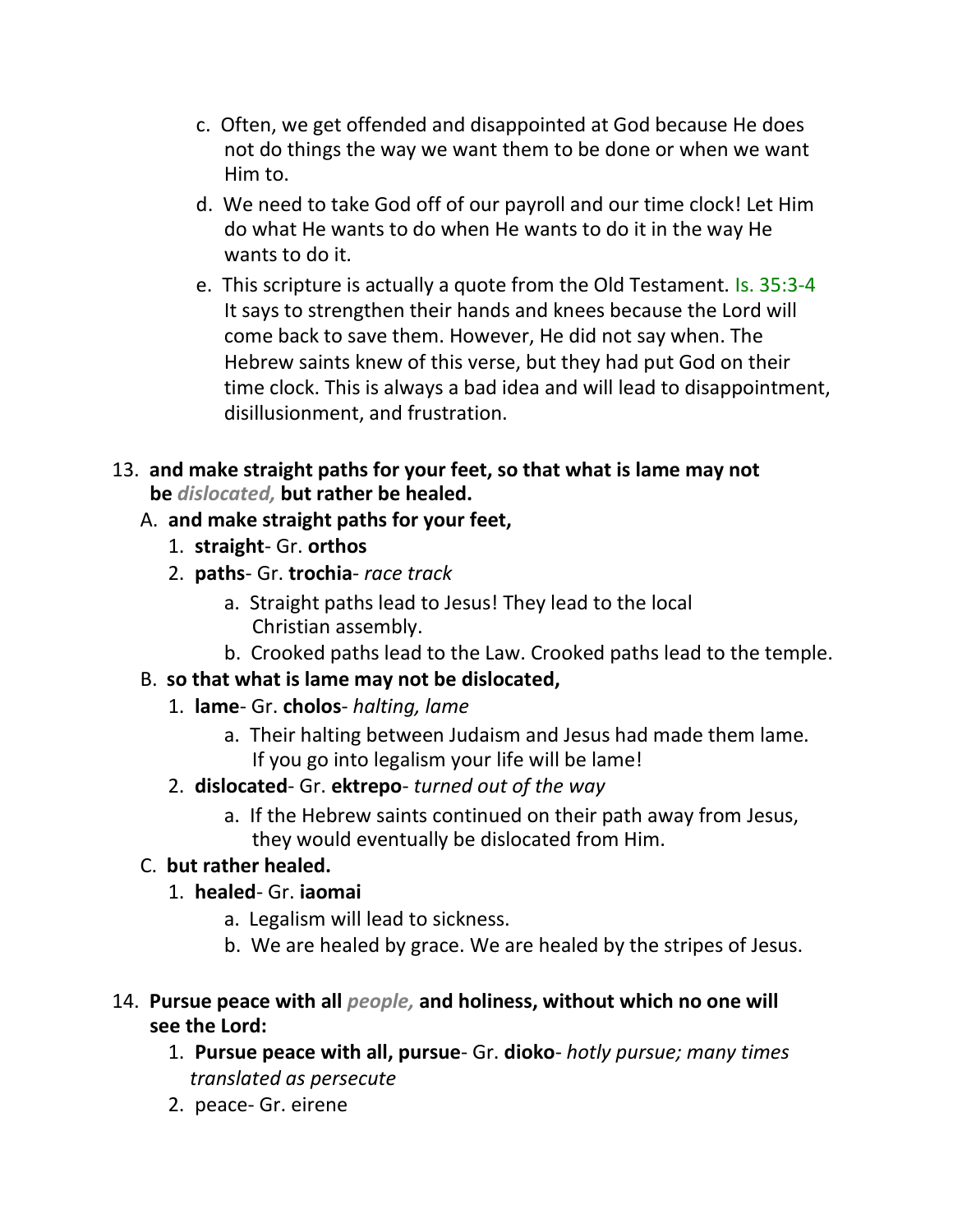### B. **and holiness,**

- 1. **holiness** Gr. **hagiasmos** lit. *the sanctification*
	- a. This verse has been taught wrongly for many years among many people. They teach this is saying that you need to strive to become holy or you will not see Jesus in heaven.
	- b. This verse says that we should pursue **THE SANCTIFICATION**. The Bible teaches that believers have been sanctified. 1 Cor. 1:30, 2 Thess. 2:13, Heb. 10:10, 29, 13:12, 1 Pet. 1:2 This speaks on being sanctified in our spirit. This happened once and for all when we were born again. We are to pursue that sanctification we have in Christ, in and with our souls. We are being sanctified in our soul. This is much like Paul's admonition to work out our own salvation with fear and trembling. Phil. 2:12 The words "work out" comes from one Greek word which means to mine out from the depths and bring to the surface for use. We have a spiritual treasure and mine of salvation already in our spirit. We just need to pursue that mine and dig out of it rich treasures and bring them to the surface of our lives and use them to bless the Kingdom of God and others.
	- c. In 1 Tim. 6:11 Paul tells Timothy to pursue righteousness. Now Timothy was already righteous by faith in Jesus. This righteousness was in his spirit. However, Timothy was to pursue that righteousness that was his and renew his mind according to that righteousness. This would bring forth the fruit of righteousness in his life.
	- d. Paul goes on to tell Timothy to lay hold of eternal life. Now Timothy already had eternal life because of his faith in Jesus. Paul was meaning for Timothy to lay hold of that eternal life in his soul and actions.
	- e. So, what is in common with pursuing the sanctification, righteousness, and eternal life we already possess? It means to pursue these in order to access them and put them into practical use in our life.

#### C. **without which no one will see the Lord**

#### 1. **without which**

a. Without THE SANCTIFICATION [given at the new birth] that comes through faith in Christ we will not see God in this life or the next. Otherwise, without being born again, we would not be sanctified and would not see God.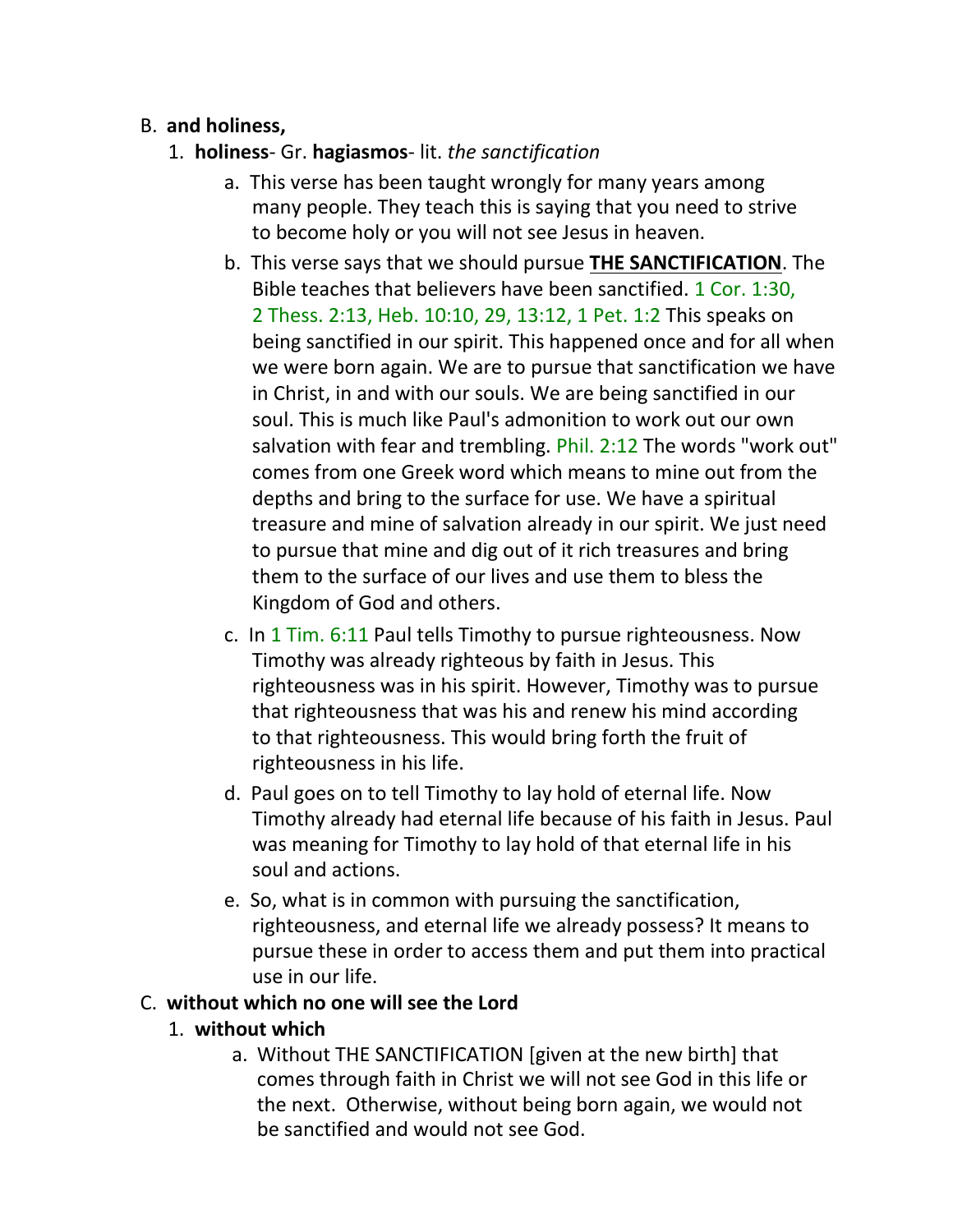- b. So, the writer here is not saying that we need to get holy enough to see Jesus! He is saying that without **THE SANCTIFICATION** we will not see Jesus. The only level of sanctification that God accepts is perfection. We only get that by faith in Jesus through the new birth.
- 2. **see** Gr. **optanomai**
- 3. **the Lord** Gr. **kurios**
	- a. Jesus
- 15. **looking carefully lest anyone fall short of the grace of God; lest any root of bitterness springing up cause trouble, and by this many become defiled;**
	- A. **looking carefully lest anyone fall short of the grace of God;**
		- 1. **look carefully-** Gr. **episkopeo** *to look upon, inspect, oversee, look after, care for, to look carefully, beware*
		- 2. **fall short** Gr. **hustereo** *to come late or too tardily, to be in want of, lack*
			- a. If we turn to legalism and personal performance to get from God then we will be in lack of grace. You cannot operate in legalism and grace at the same time.
		- 3. **grace of God**
	- B. **lest any root of bitterness springing up cause trouble,**
		- 1. **root-** Gr. **rhiza**
			- a. The root of bitterness will bring forth fruit of bitterness, which is anger, judging, self-righteousness, hatred, jealousy, slander, complaining, unthankfulness, and unholiness.
		- 2. **bitterness** Gr. **pikria** *poison*
			- a. A root of bitterness is the result of legalism. Legalism is you performing for God in order for Him to give back to you. God's standard if this is to work is perfection. Because we are not perfect, we will fail to receive from God. Over time this will lead to a root of bitterness. We will tell God, "After all I have done for you, why don't you give me what I want and need?" We see this root of bitterness spring up in the elder brother in the Prodigal Son story. He was legalistic. He slaved for his dad. He expected to receive back from his dad for all that he did for him. He got bitter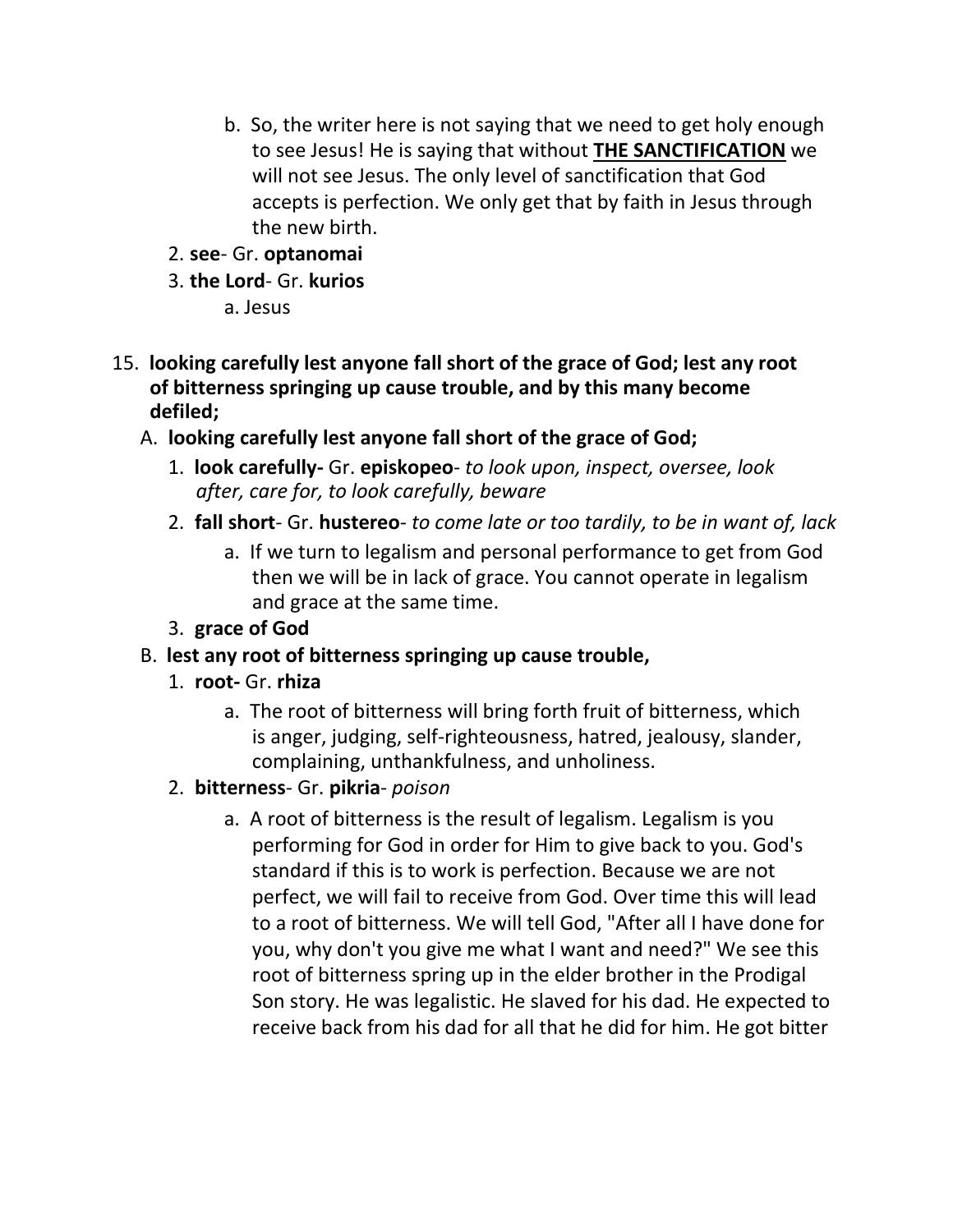at the dad and said to him, "I have slaved for you and you have not given to me..."

- b. If you are bitter at God for not providing for you after all that you have done for Him, then you are in legalism. You need to repent and need to receive the grace of God.
- c. The Hebrew saints got into legalism. They were doing things for God expecting Him to respond back with blessing. They have started to get bitter. God blesses us because of Jesus freely, not because we have earned it or deserved it. This brings great joy and freedom to us!
- 3. **springing up** Gr. **phuo** *grow up*
- 4. **cause trouble** Gr. **enocleo** *to excite, disturbance, to trouble, annoy*
	- a. Often times when there is drama and problems in a marriage, home, church, or work place it can be traced back to a root of bitterness. A root of bitterness is an entitlement mentality based on what you think is owed to you. It says, "My spouse owes me, my church owes me, my boss owes me..." It also says, "I don't deserve that from my spouse, kids, church folk, and boss!"
	- b. Legalism will always bring trouble in a church. The Galatians were troubled by legalism. Gal. 1:7
	- c. This ultimately affects our relationship with God when we say in our heart, "God owes me!" or "I don't deserve these bad things happening in my life because of the good I do!" [Job complex]
	- d. The trouble that springs up from a root of bitterness often is sickness in our body. A root of bitterness can and often does poison our body.
	- e. Most sicknesses come from either condemnation, fear [anxiety, stress], or a root of bitterness.

#### C. **and by this many become defiled**

- 1. **defiled** Gr. **miaino** *to dye with another color, to stain, to defile, pollute, sully, contaminate, soil*
	- a. Misery loves company! When we get bitter, we feel better by telling others. What is worse than being offended by someone or something is borrowing an offense. This is when you hear about someone's offense and get offended as well! This is dumb to the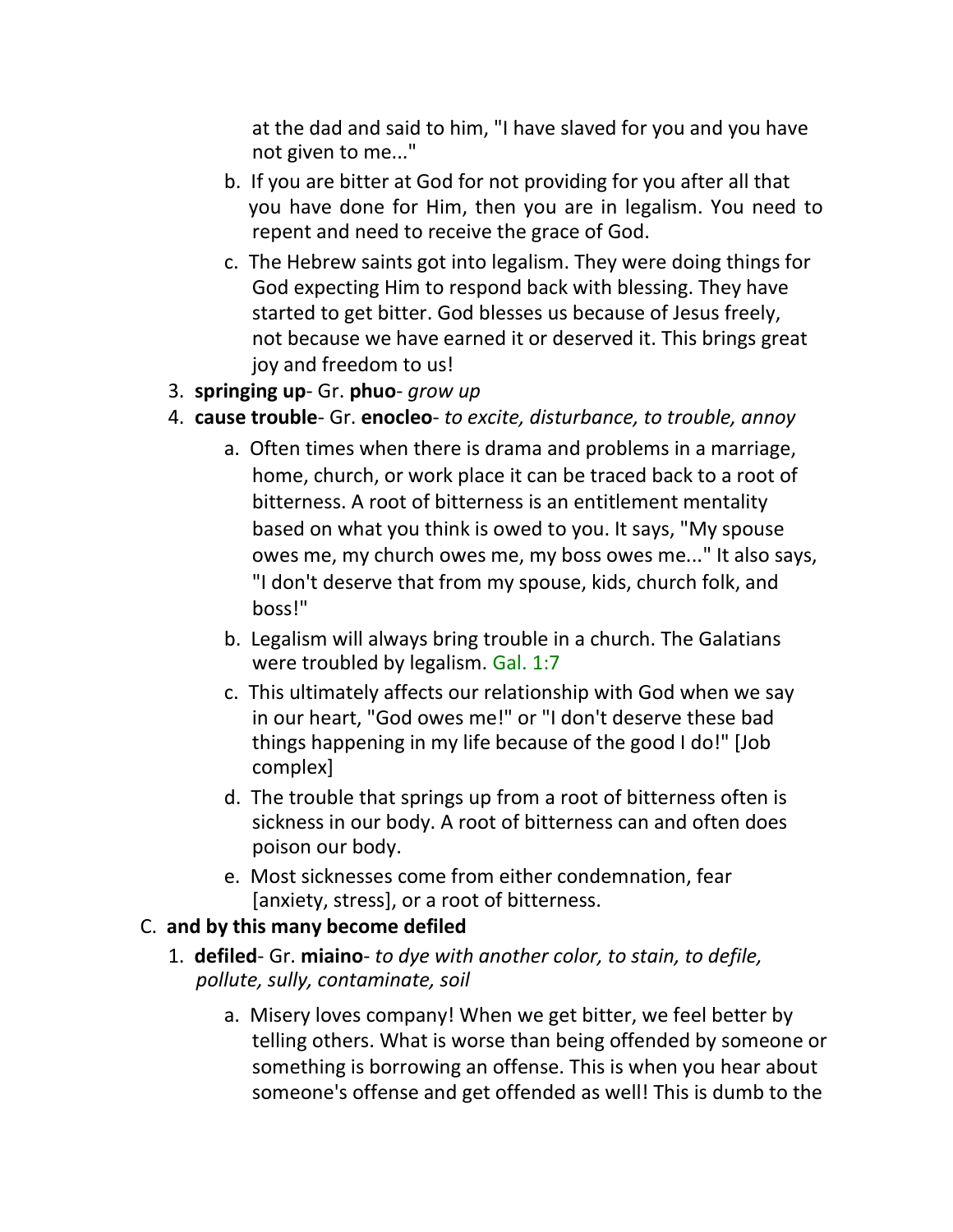second power- dumb, dumb! You have enough dealing with offenses that try come at you directly, then borrowing them from others!

- 16. **lest there** *be* **any fornicator or profane person like Esau, who for one morsel of food sold his birthright.**
	- A. **lest there be any fornicator or profane person like Esau,**
		- 1. **fornicator** Gr. **pornos** *a man who prostitutes his body to another's lust for hire, a man who participates in sex for money, a man who indulges in unlawful sexual intercourse, a fornicator, sexually immoral, we get the word pornography from this word.*
			- a. A legalist usually has a seedy life in the dark where no one sees it.
		- 2. **profane** Gr. **bebelos** *accessible, lawful to be trodden, unhallowed, common, public place*
			- a. Legalists trust in their own works and not the finished work of Christ. Those that trust in their own righteousness treat the blood of Jesus as profane and common. Heb. 10:29
		- 3. **Esau** *means hairy, he who acts*
			- a. Esau was a man of action not faith. He was into works not trusting in grace.
	- B. **who for one morsel of food sold his birthright**
		- 1. **one morsel food** Gr. **mia brosis**
			- a. He sold his birthright for a single meal. The food at Jacob's diner was quite expensive!
		- 2. **sold** Gr. **apodidomi**
		- 4. **birthright** Gr. **prototokia** *firstborn status*
			- a. When we get into legalism, we sell our birthright as a son of God that receives freely from our Father. We sell our birthright as a son and act like a slave!
- 17. **For you know that afterward, when he wanted to inherit the blessing, he was rejected, for he found no place for repentance, though he sought it diligently with tears.**
	- A. **For you know that afterward,**
		- 1. **know** Gr. **isemi** *form of oida- to know by perception or by viewing*
	- B. **when he wanted to inherit the blessing,**
		- 1. **wanted** Gr. **thelo** *to will or wish*
		- 2. **inherit** Gr. **kleronomeo**
		- 3. **blessing** Gr. **eulogia** *to speak well over*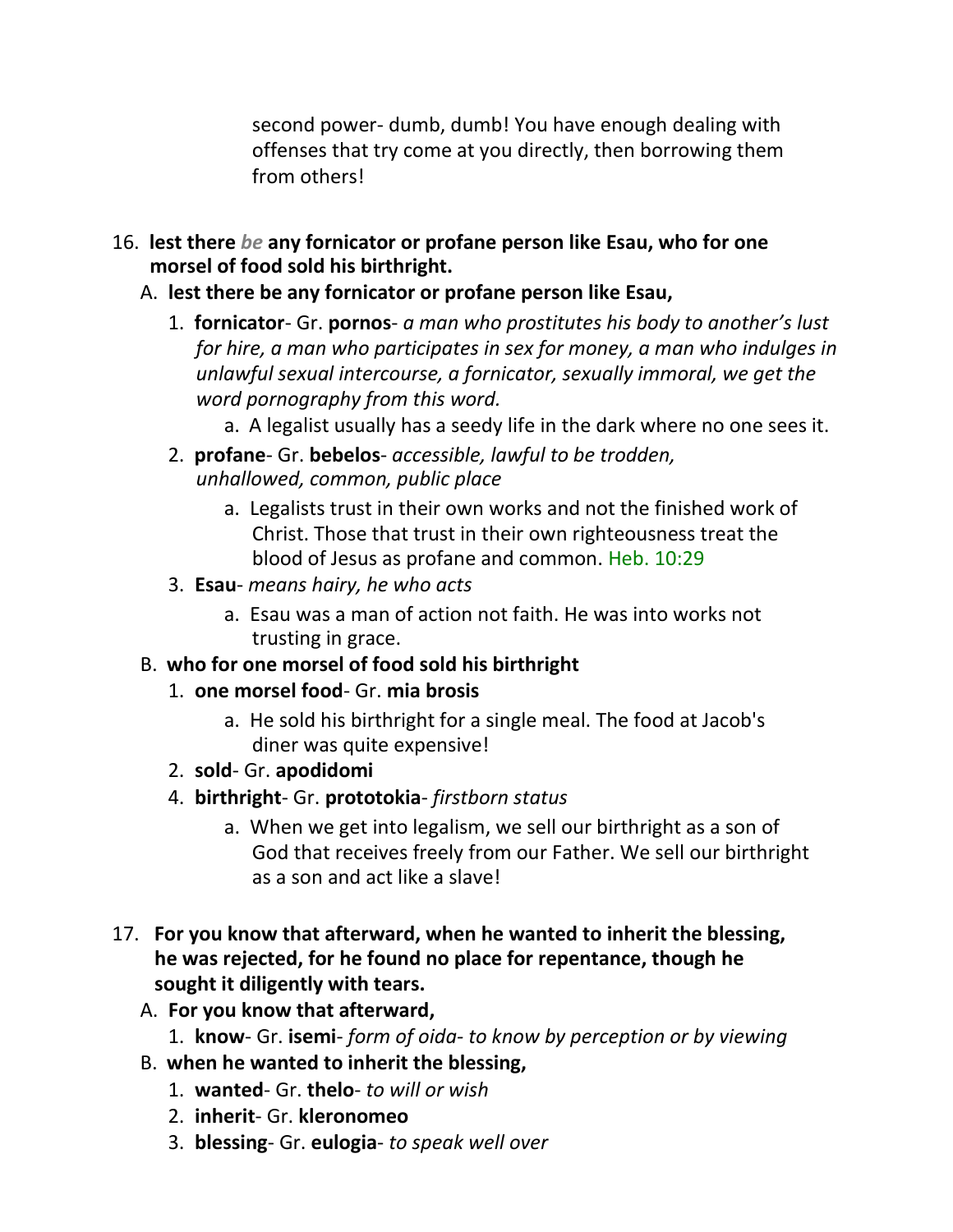- C. **he was rejected,**
	- 1. **rejected** Gr. **apodokimazo** *to cast off after testing*
		- a. This would be similar to being reprobate [Gr. **adokimos**-unapproved after testing]
		- b. It is possible for a Christian to become reprobate- 2 Co 13:5-7; 2Ti 3:8; Tit 1:16; 1 Cor. 9:27
- D. **for he found no place for repentance,**
	- 1. **found** Gr. **heurisko**
	- 2. **no place** Gr. **ou topos**
	- 3. **repentance** Gr. **metanoia** *change of mind*
		- a. This does not mean that Esau could not find a place to repent. It means that there was no place found for a change of mind, not of Isaac, but of God.
- E. **though he sought it diligently with tears**
	- 1. **sought it diligently** Gr. **ekzeteo**
	- 2. **tears** Gr. **dakru**
		- a. Tears do not necessarily mean there has been a change of heart.
		- b. There is a worldly sorrow and a godly sorrow. 2 Cor.7:10 Both can come with tears.
- 18. **For you have not come to the mountain that may be touched and that burned with fire, and to blackness and darkness and tempest,**
	- A. **For you have not come to the mountain that may be touched and that burned with fire,**
		- 1. **come** Gr. **proserchomai**
		- 2. **mountain** Gr. **oros**
			- a. Mt. Sinai
		- 3. **touched pselaphao** *to handle, touch and feel*
			- a. God commanded that no one touch the mountain or they would die. This included animals.
			- b. The law always produces distance between you and God. Grace always brings you near to God. The law produces fear, guilt, and condemnation. This always leads to distance yourself from God.
			- c. The finished work and blood of Christ brings you nigh unto God. Eph. 2:13
		- 4. **burned** Gr. **kaio**
		- 5. **fire** Gr. **pur**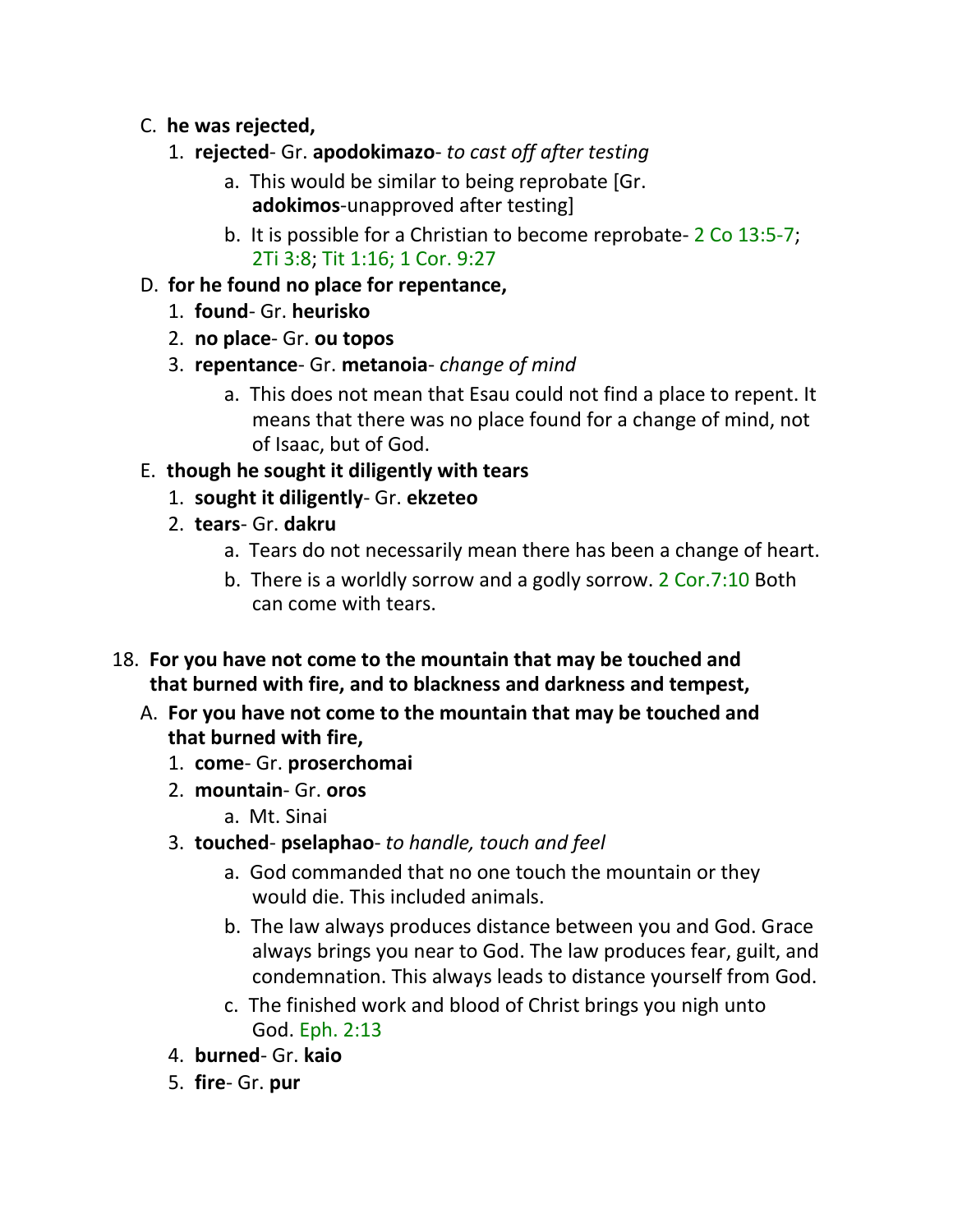- a. The top of Mt. Sinai burned with fire. Exo 19:12-19, Exo 20:18, Exo 24:17; Deu 4:11, Deu 5:22-26 There is a mountain in Arabia today that has a black top on it. This is believed to be Mt. Sinai. Paul said that Mt. Sinai is in Arabia. Gal. 4:25
- b. God's presence has the utmost purity. The fire of God's presence purifies everything. Jesus took the fire of God's wrath for us to present us to God pure and holy, without spot or blame. Eph. 1:4, Col. 1:22
- B. **and to blackness and darkness and tempest**
	- 1. **blackness** Gr. **gnophos** *dark clouds*
	- 2. **darkness** Gr. **skotos** *dark shade*
	- 3. **tempest** Gr. **thuella-** *strong wind, whirlwind*
		- a. The law will bring blackness, darkness, and a tempest in your life. Grace will bring out the sunshine of God's favor and blessing upon you.
- 19. **and the sound of a trumpet and the voice of words, so that those who heard** *it* **begged that the word should not be spoken to them anymore.**
	- A. **and the sound of a trumpet and the voice of words,**
		- 1. **sound** Gr. **echos** *to reverberate- we get echo from this word*
		- 2. **trumpet-** Gr. **salpigx**
		- 3. **voice** Gr. **phone** *we get our English word phone from this.*
		- 4. **words** Gr. **rhema** *the spoken Word of God*
	- B. **so that those who heard it begged that the word should not be spoken to them anymore.**
		- 1. **begged-** Gr. **pareitomai** *to beg from, to ask for, supplicate*
		- 2. **word-** Gr. **logos** *the general Word of God*
		- 3. **spoken** Gr. **prostithemi-** *added onto*
			- a. They did not mind the Word of God written on stones or it communicated through Moses, but they did not like the added experience of God speaking audibly to them. They begged that this addition be taken away from the situation!
- 20. **(For they could not endure what was commanded: "AND IF SO MUCH AS A BEAST TOUCHES THE MOUNTAIN, IT SHALL BE STONED OR SHOT WITH AN ARROW."**
	- A. **For they could not endure what was commanded:**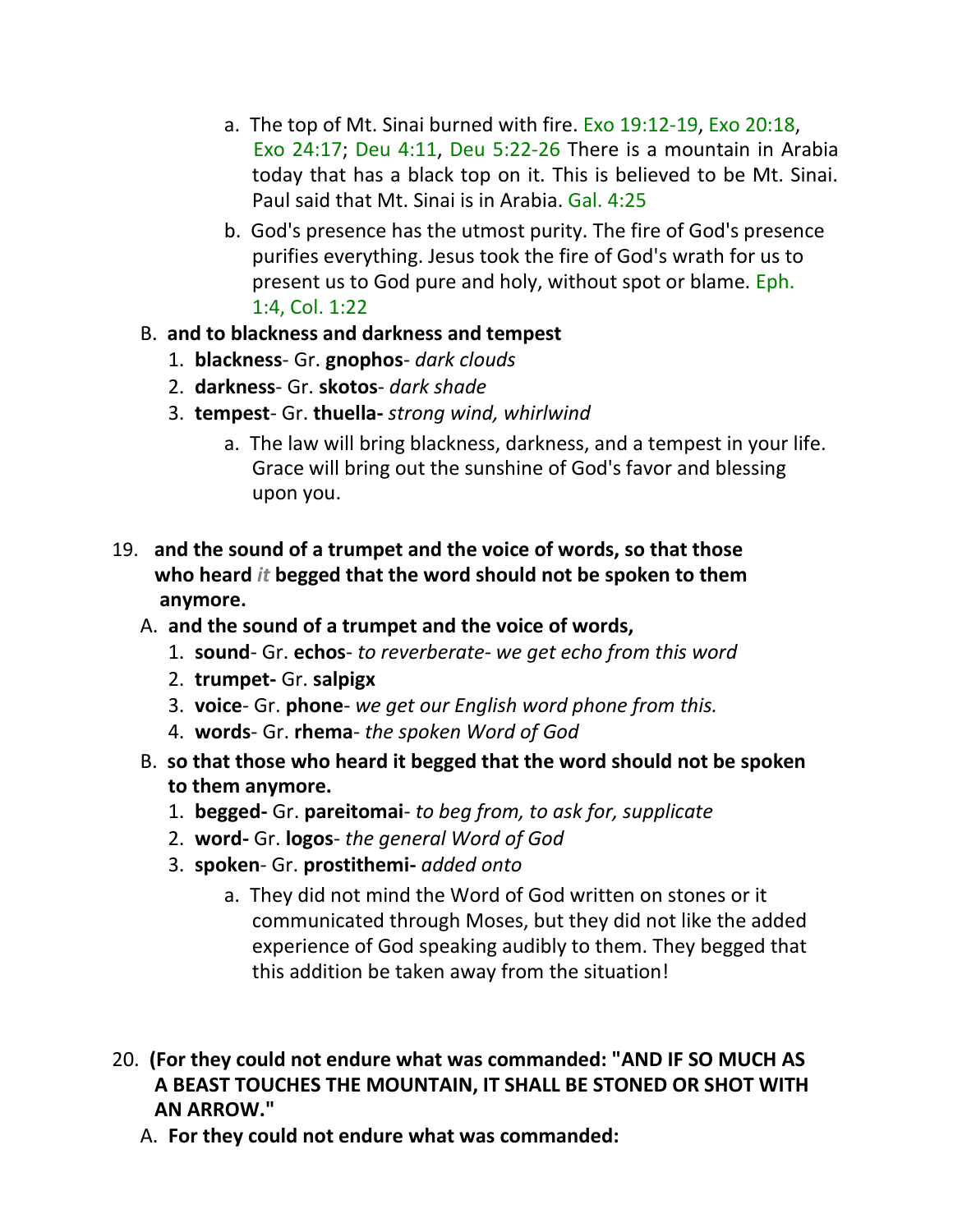- 1. **endure** Gr. **phero** *bear with*
- 2. **commanded** Gr. **diastellomai-** *to open one's self, i.e. one's mind, to set forth distinctly*
	- a. The problem with the law is that no one can bear with what was commanded by God. Only Jesus did! By faith in Him we fulfill the law.
- B. **and if so much as a beast touches the mountain,**
	- 1. **beast** Gr. **therion**
	- 2. **touches** Gr. **thiggano**
	- 3. **mountain** Gr. **oros**
- C. **it shall be stoned or shot with an arrow**
	- 1. **stoned** Gr. **lithoboleo** *to throw stones*
	- 2. **shot** Gr. **katatoxuo**
	- 3. **arrow** Gr. **bolis** *what is thrown [spear] or cast forth [by a bow- arrow]*
- 21. **And so terrifying was the sight** *that* **Moses said, "I AM EXCEEDINGLY AFRAID AND TREMBLING.")**
	- A. **And so terrifying was the sight that Moses said,**
		- 1. **terrifying** Gr. **phoberos**
		- 2. **sight** Gr. **phantazo** *to cause to appear, make visible, expose to view, show*
			- a. The fire and lightening were a great pyrotechnic show that was awesome to behold.
	- B. **I am exceedingly afraid and trembling**
		- 1. **exceedingly afraid** Gr. **ekphobos** *stricken with fear or terror, exceedingly, frightened, terrified*
			- a. This word basically means to be freaked out!
		- 2. **trembling** Gr. **entromos** *to tremble inside*
			- a. The natural man cannot endure the full manifestation of God's presence.
- 22. **But you have come to Mount Zion and to the city of the living God, the heavenly Jerusalem, to an innumerable company of angels,**
	- A. **But you have come to Mount Zion and to the city of the living God,**
		- 1. **Mount Zion**
			- a. This stands for the church and the covenant grace. Mount Sinai represents the natural Israel and the covenant of the law.
		- 2. **city** Gr. **polis**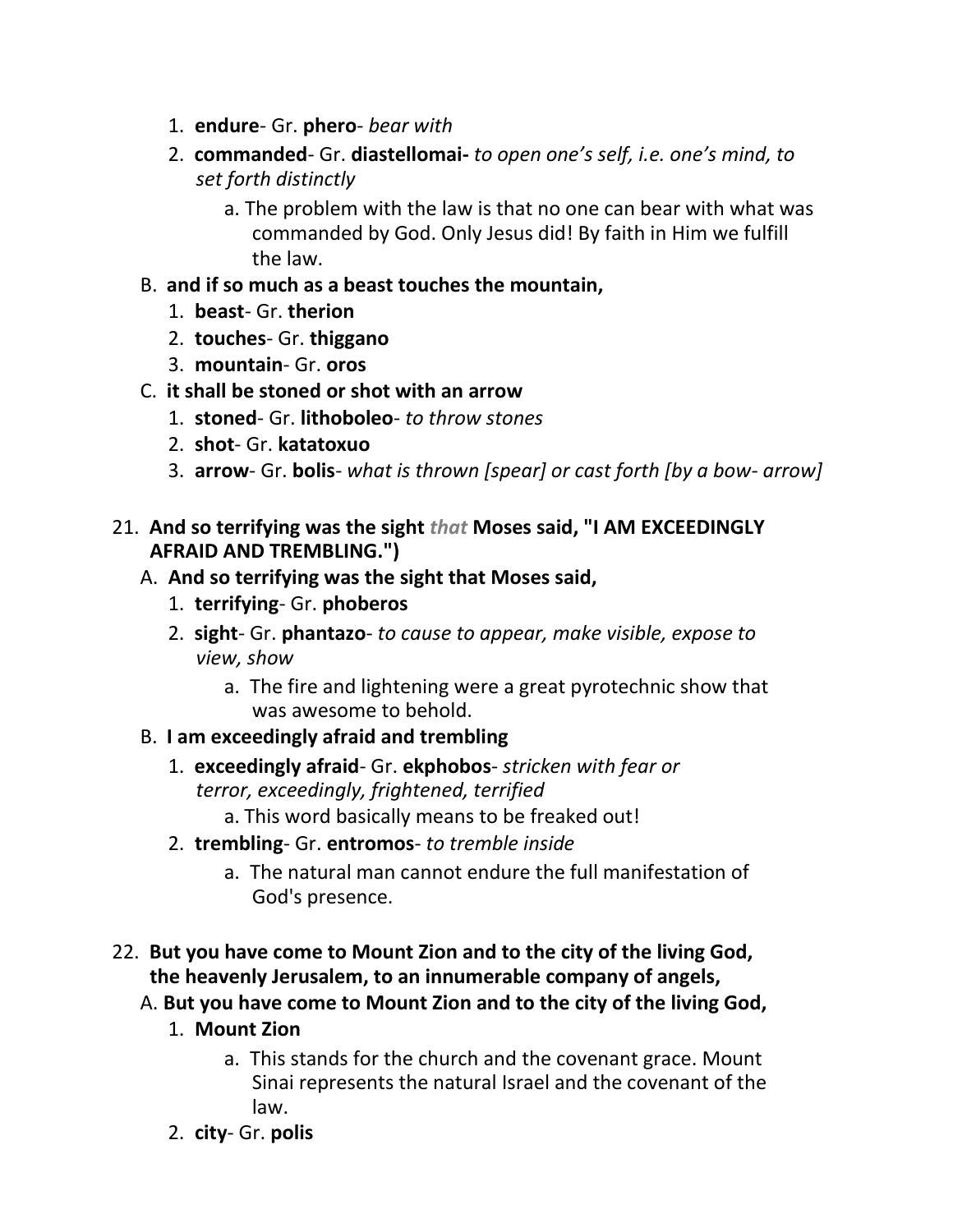- a. The church is pictured as a city. We are a city set on a hill to give light to all. Matt. 5:14
- 3. **living God**
	- a. In comparison to dead idols.
- B. **the heavenly Jerusalem,**
	- 1. **heavenly**
	- 2. **Jerusalem** *city of peace*
		- a. The church is seen as the heavenly city- the New Jerusalem in heaven. The church is the bride of Christ, but it is called the New Jerusalem as well. Rev. 21:9-10
		- b. Believers are living stones making up a holy dwelling for God to live in. 1 Pet. 2:5, Eph. 2:22
- C. **to an innumerable company of angels,**
	- 1. **innumerable company** Gr. **murias-** *ten thousand, this is figurative speech for a myriad- without number*
		- a. God has no shortage of angels to get his work done and if He needs more, then He can create more!
	- 2. **angels** Gr. **aggelos** *messengers*
		- a. We will not turn into angels in heaven! We will not have wings. Angels and the redeemed saints are distinct and separate beings.
		- b. We will help rule over the angels in the coming age. We will judge angels! 1 Cor. 6:3
- 23. **to the general assembly and church of the firstborn** *who are* **registered in heaven, to God the Judge of all, to the spirits of just men made perfect,**
	- A. **to the general assembly and the church of the firstborn who are registered in heaven,**
		- 1. **general assembly** Gr. **paneguris** *a public festal assembly, a festal assembly in honor of a national god, a festal gathering of the whole people to celebrate public games or other solemnities,*
			- a. For a Christian, there awaits a festive celebration of Jesus and God the Father. For an unbeliever, there is no party waiting for them like many unbelievers think, only suffering and torment.
			- b. The church is also called the assembly of the saints [Ps. 89:7] and the assembly of the upright. [Ps. 111:1]
		- 2. **church-** Gr. **ekklesia** *the called out ones*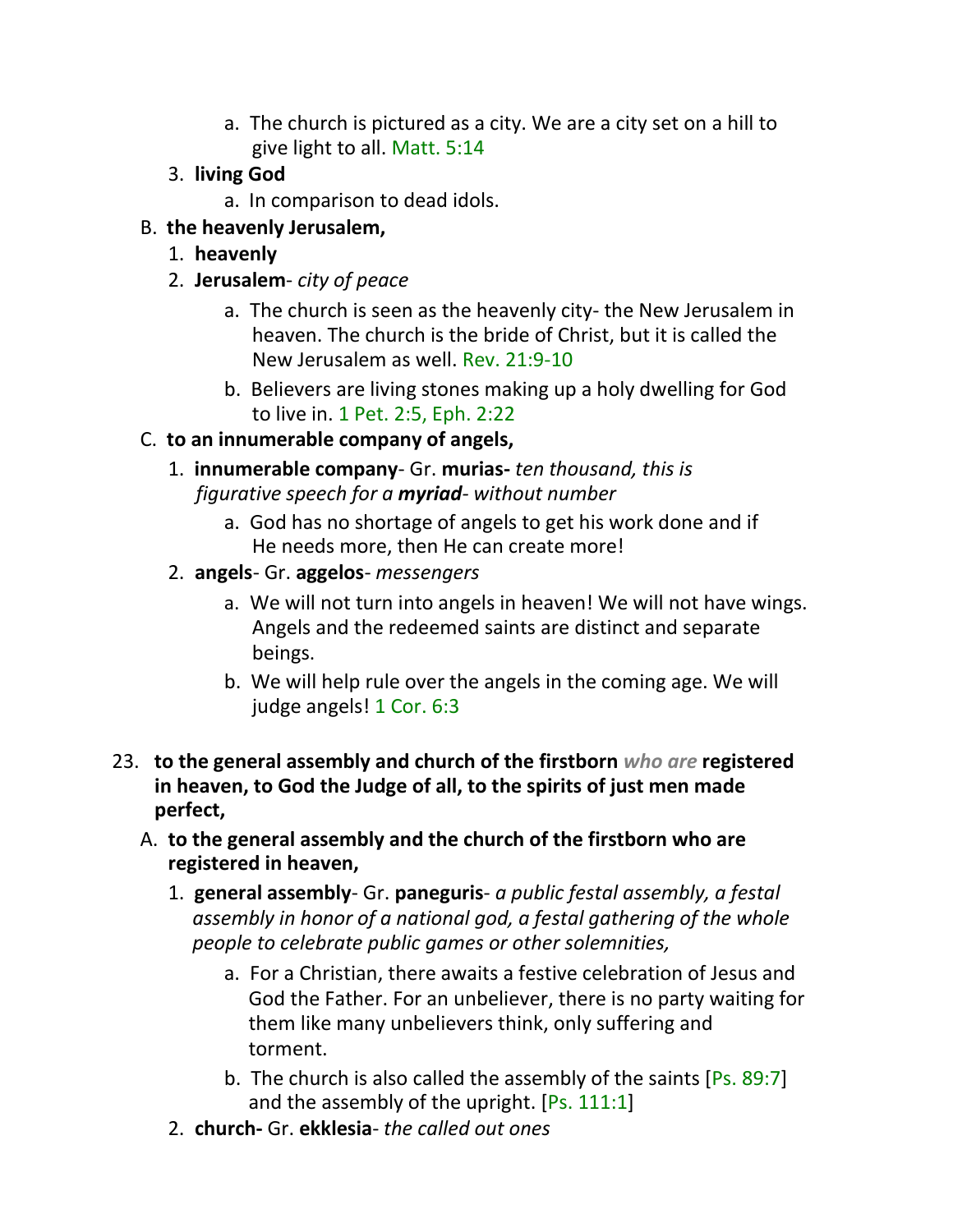a. The church is the called-out ones from the population of the earth. The church is not a body but a collective group of the called-out ones.

### 3. **firstborn**- Gr. **prototokos**

- a. The Christian shares everything with Christ. Christ is the firstborn of God. We, being in Him, are also considered the first born. That is why the church is called the church of the firstborn. We also are the church that belongs to the firstborn.
- 4. **registered** Gr. **apographo** *to enter in a register or records, to enter in public records the names of men, their property and income, to enroll, hand in a list or inventory of property alleged to belong to the state, but held by a private person,*
- 5. **heaven** Gr. **ouranos**
	- a. We are citizens of heaven, but we will also be given the earth as our inheritance.

# B. **to God the Judge of all,**

- 1. **Judge- krites** *critic*
	- a. God is the only critic that matters in your life!
- 2. **of all**
	- a. All human beings will be judged. Believers will be judged at the Judgment Seat of Christ. Unbelievers will be judged at the Great White Throne Judgment.

# C. **to the spirits of just men made perfect**

- 1. **spirits** Gr. **pneuma**
	- a. We are made righteous and perfect in our spirit when we accept Christ.
- 2. **just men** Gr. **dikaios** *righteous*
- 3. **made perfect** Gr. **teleioo** *to make perfect, complete, to carry through completely, to accomplish, finish, bring to an end, to bring to the end (goal) proposed, to accomplish*
	- a. Jesus has by one sacrifice perfected forever them that are being sanctified- Heb. 10:14
- 24. **to Jesus the Mediator of the new covenant, and to the blood of sprinkling that speaks better things than** *that of* **Abel.**
	- A. **to Jesus the Mediator of the new covenant,**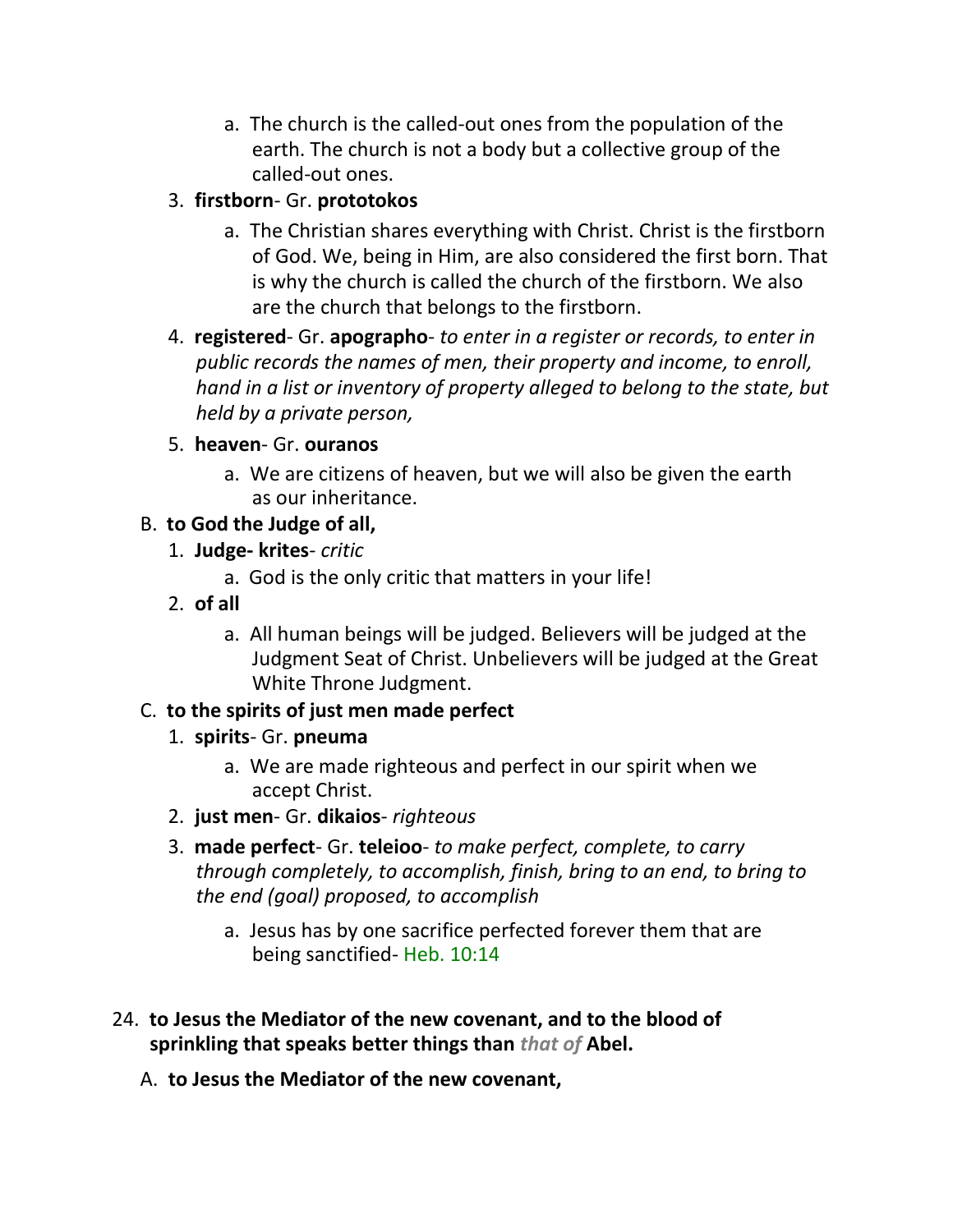- 1. **Mediator-** Gr. **mesites** *go between*
	- a. Jesus satisfied the claims of God and man in making the covenant between both. He could do this because He is the God/Man.
- 2. **new covenant-** Gr. **neos diatheke neos** *new in time*; **diatheke**-*testament, will, covenant*
- B. **and to the blood of sprinkling that speaks better things than that of Abel.**
	- 1. **blood** Gr. **aima**
		- a. God operates on a blood economy when it comes to forgiveness. Heb. 9:22 He does not operate on an apology economy like we do today in order to grant and receive forgiveness. We cannot just apologize for our wrongdoing and be forgiven of our sins without Jesus dying and shedding His blood. Innocent blood must be poured out unto death to forgive sins.
		- b. The writer of Hebrews in chapters 9-10 repeatedly says that Jesus shed His blood once. He died one time. Forgiveness was offered once and for all and for all time when the blood was shed for those sins. Therefore, we do not get piecemeal forgiveness from God based upon our ongoing confession of sins, repentance, or apology. Forgiveness is given in its entirety, for all time, at the point of salvation and is received by those who believe upon Christ.

#### 2. **sprinkling**- Gr. **rhantismos**

- a. The sprinkling of blood brought sanctification. We have been sprinkled by the blood of Jesus. 1 Pet. 1:2
- 3. **speaks** Gr. **laleo**
	- a. Blood can speak. We see the blood of Abel, which cried out and Jesus's blood speaks. Life is in the blood. Lev. 17:11
- 4. **better** Gr. **kreitton-** *more useful, more serviceable, more advantageous, more excellent*
	- a. Abel's blood cried out from the ground. Gen. 4:10 It cried out for vindication. Jesus' blood cries out better things than Abel's. His blood on the Mercy Seat of heaven cries out forever- forgiveness, mercy, grace, and blessing in our behalf.
- 5. **Abel** *means empty*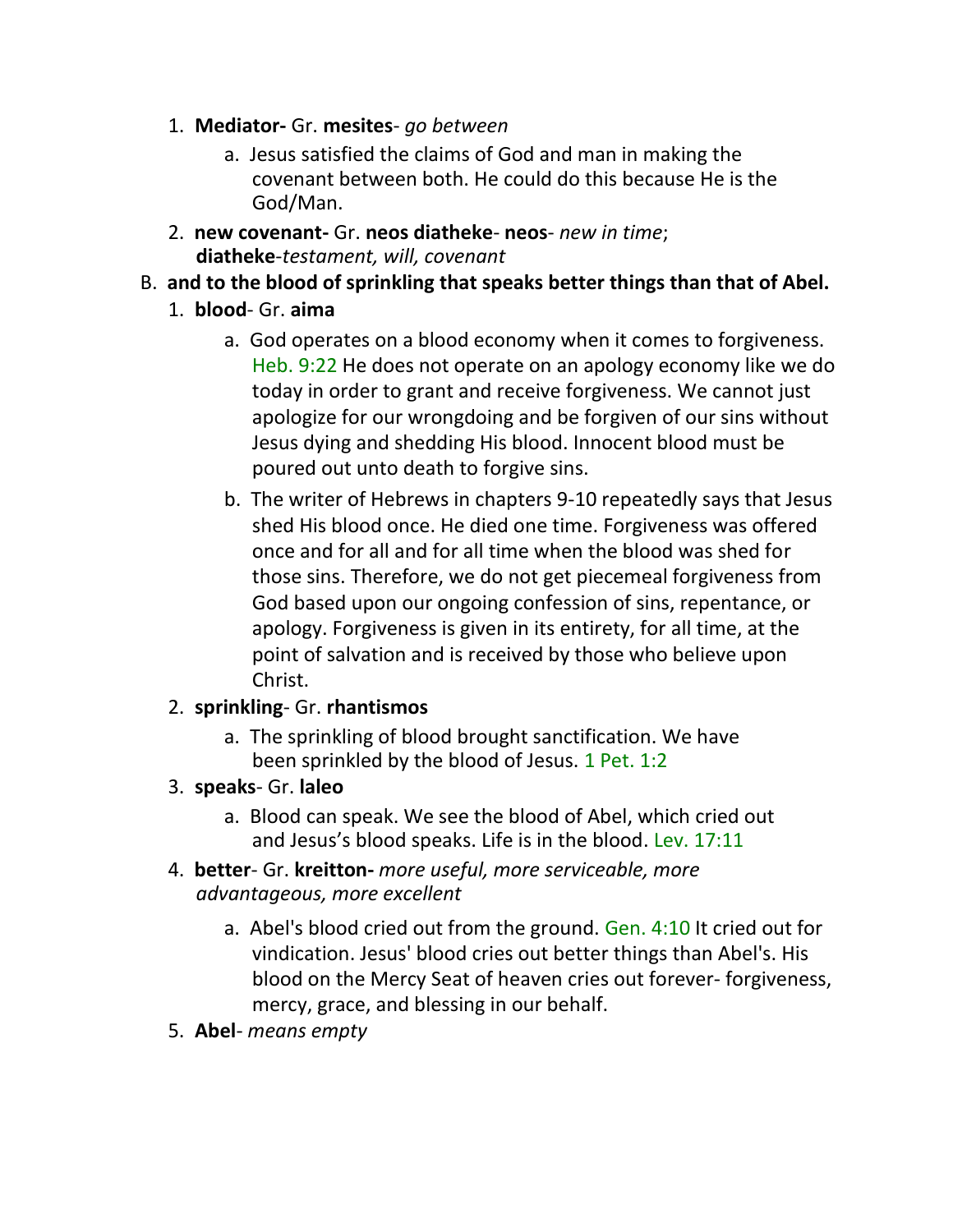- 25. **See that you do not refuse Him who speaks. For if they did not escape who refused Him who spoke on earth, much more** *shall we not escape* **if we** turn away from Him who *speaks* from heaven,
	- A. **See that you do not refuse Him who speaks.**
		- 1. **refuse** Gr. **pareiteomai-** *to beg from, to ask for, supplicate, to refuse, decline, to shun, avoid*
		- 2. **speaks** Gr. **laleo**
	- B. **For if they did not escape who refused Him who spoke on earth, much more shall we not escape if we turn away from Him who speaks from heaven.**
		- 1. **escape** Gr. **phuego** *to run away*
			- a. This is again emphasized. This thought was also given in Hebrew 2:1-3 and Hebrews 10:28.
		- 2. **refused** Gr. **paraiteomai**
		- 3. **spoke** Gr. **chrematizo-** *to be the mouthpiece of divine revelations, to promulgate the commands of God.*
		- 4. **turn away** Gr. **apostrepho**
- 26. **whose voice then shook the earth; but now He has promised, saying, "YET ONCE MORE I SHAKE NOT ONLY THE EARTH, BUT ALSO HEAVEN."**
	- A. **whose voice then shook the earth;**
		- 1. **voice** Gr. **phone**
		- 2. **shook** Gr. **saleuo** *to agitate or shake, to shake down, overthrow*
		- 3. **earth-** Gr. **ge**
			- a. At Mt. Sinai
	- B. **but now He has promised,**
		- 1. **promised** Gr. **epaggello**
	- C. **saying, yet once more I shake not only the earth by also heaven.**
		- 1. **shake** Gr. **seio** *rock, agitate*
		- 2. **earth** Gr. **ge**
		- 3. **heaven** Gr. **ouranos**
			- a. This is not speaking of the third heaven, the abode of God, but the cosmos and the expanse around the earth [the first and second heavens]. Jesus said when He returns the heavens will be shaken. Matt. 24:29 Peter spoke of the heavens being burnt up with fervent heat. 2 Pet. 3;10,12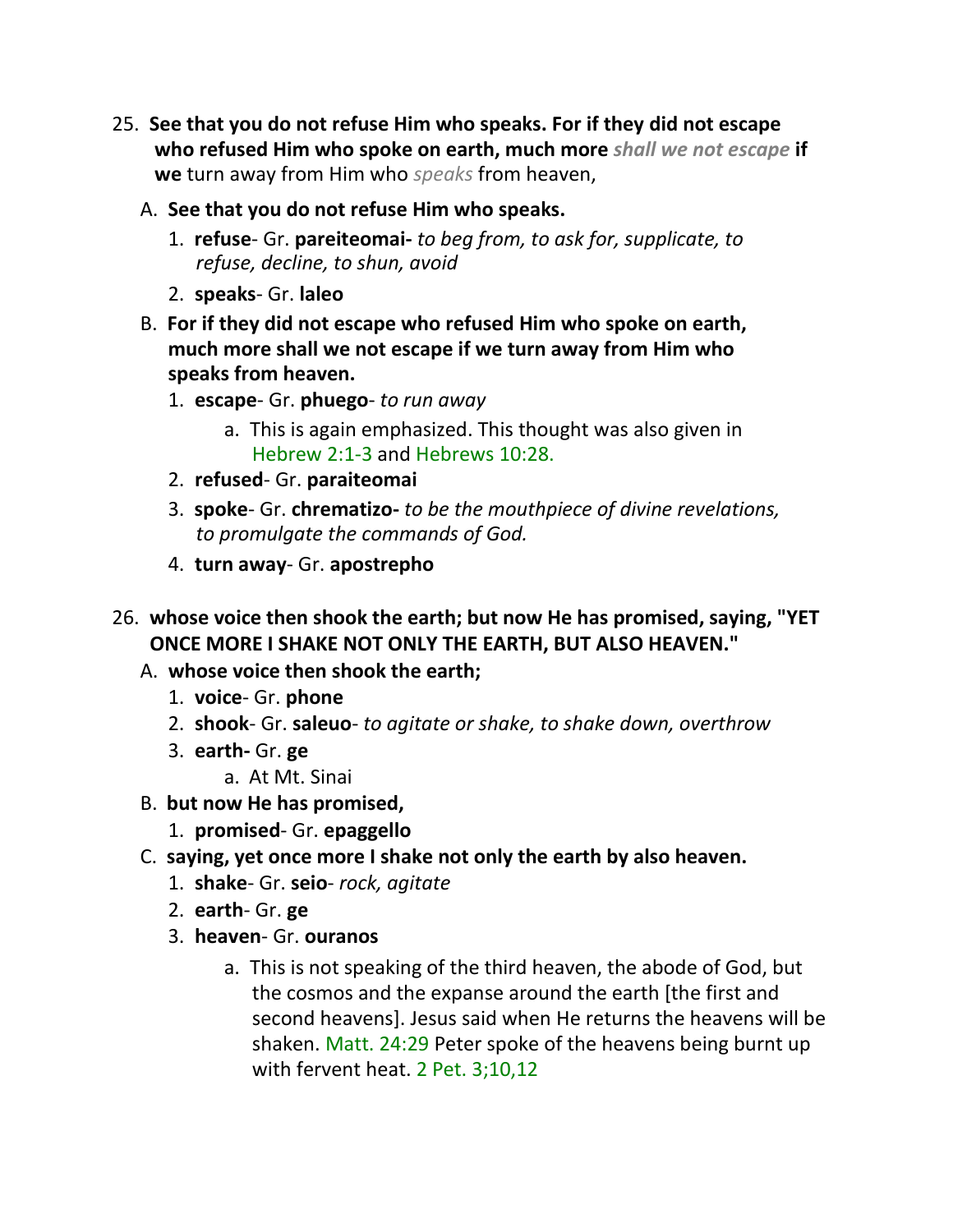- b. The earth shook when the Law came. The earth and heavens will shake when the substance of the Law comes, who is Christ. Col. 2:17
- 27. **Now this, "YET ONCE MORE," indicates the removal of those things that are being shaken, as of things that are made, that the things which cannot be shaken may remain.**
	- A. **Now this,**
	- B. **yet once more,**
	- C. **indicates the removal of those things that are being shaken,**
		- 1. **indicates** Gr. **deloo** *to make plain*
		- 2. **removal** Gr. **metathesis** *to transfer or move*
		- 3. **shaken-** Gr. **saleuo**
	- D. **as of things that are made,**
		- 1. **made** Gr. **poieo**
			- a. Everything man made will be destroyed at the coming of the Lord. All of man's works will be burnt up. All of man's edifices, road works, literary works, museums, all hall of fames, and all other things made and done by man will be burnt up. 2 Pet. 3:10

# E. **that the things which cannot be shaken may remain**

- 1. **shaken** Gr. **saleuo**
- 2. **remain-** Gr. **meno**
	- a. That which has been created by God that has not been tainted by man and what the finished work of Jesus has wrought will remain forever.
- 28. **Therefore, since we are receiving a kingdom which cannot be shaken, let us have grace, by which we may serve God acceptably with reverence and godly fear.**
	- A. **Therefore**,
	- B. **since we are receiving a kingdom which cannot be shaken,**
		- 1. **receiving** Gr. **paralambano** *to take to, to take with oneself, to join to oneself, an associate, a companion, to receive something transmitted*
			- a. We do not have to wait till we die to receive the kingdom of God. We are receiving it now. The kingdom of God is in us as bornagain people.
			- b. We can taste of the powers of the coming age now! Heb. 6:5
			- c. We are receiving the kingdom to come, now, by faith.